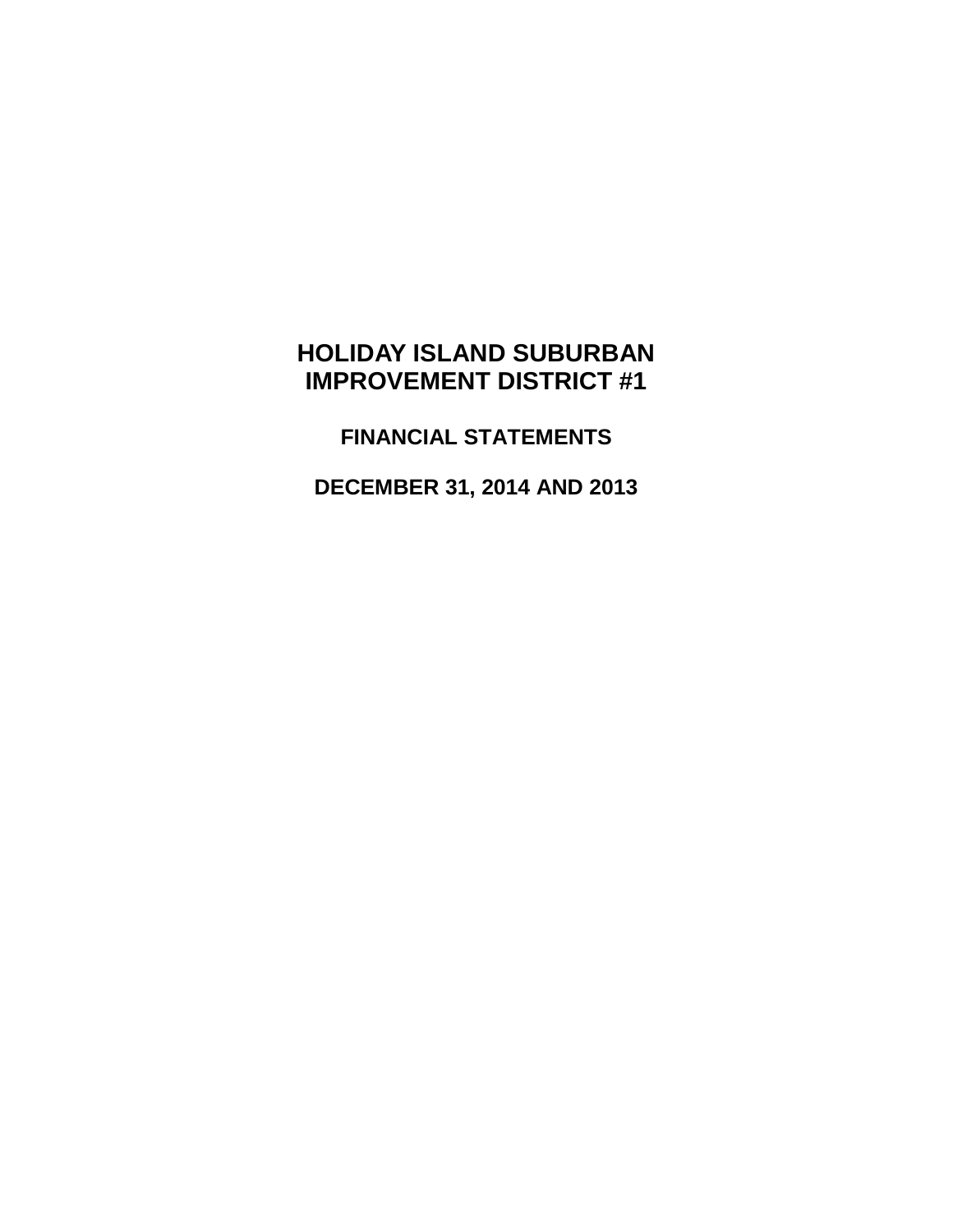# **HOLIDAY ISLAND SUBURBAN IMPROVEMENT DISTRICT #1 DECEMBER 31, 2014 AND 2013 CONTENTS**

Page

| <b>BASIC FINANCIAL STATEMENTS</b>                                                                                                                                                        |  |
|------------------------------------------------------------------------------------------------------------------------------------------------------------------------------------------|--|
|                                                                                                                                                                                          |  |
| Statements of Revenues, Expenses, and                                                                                                                                                    |  |
|                                                                                                                                                                                          |  |
|                                                                                                                                                                                          |  |
| <b>INDEPENDENT AUDITORS' REPORT ON INTERNAL CONTROL OVER</b><br>FINANCIAL REPORTING AND ON COMPLIANCE AND OTHER MATTERS<br><b>BASED ON AN AUDIT OF FINANCIAL STATEMENTS PERFORMED IN</b> |  |
|                                                                                                                                                                                          |  |
| <b>SUPPLEMENTARY INFORMATION</b>                                                                                                                                                         |  |
|                                                                                                                                                                                          |  |
| Schedule of Revenues, Expenses, and Changes in                                                                                                                                           |  |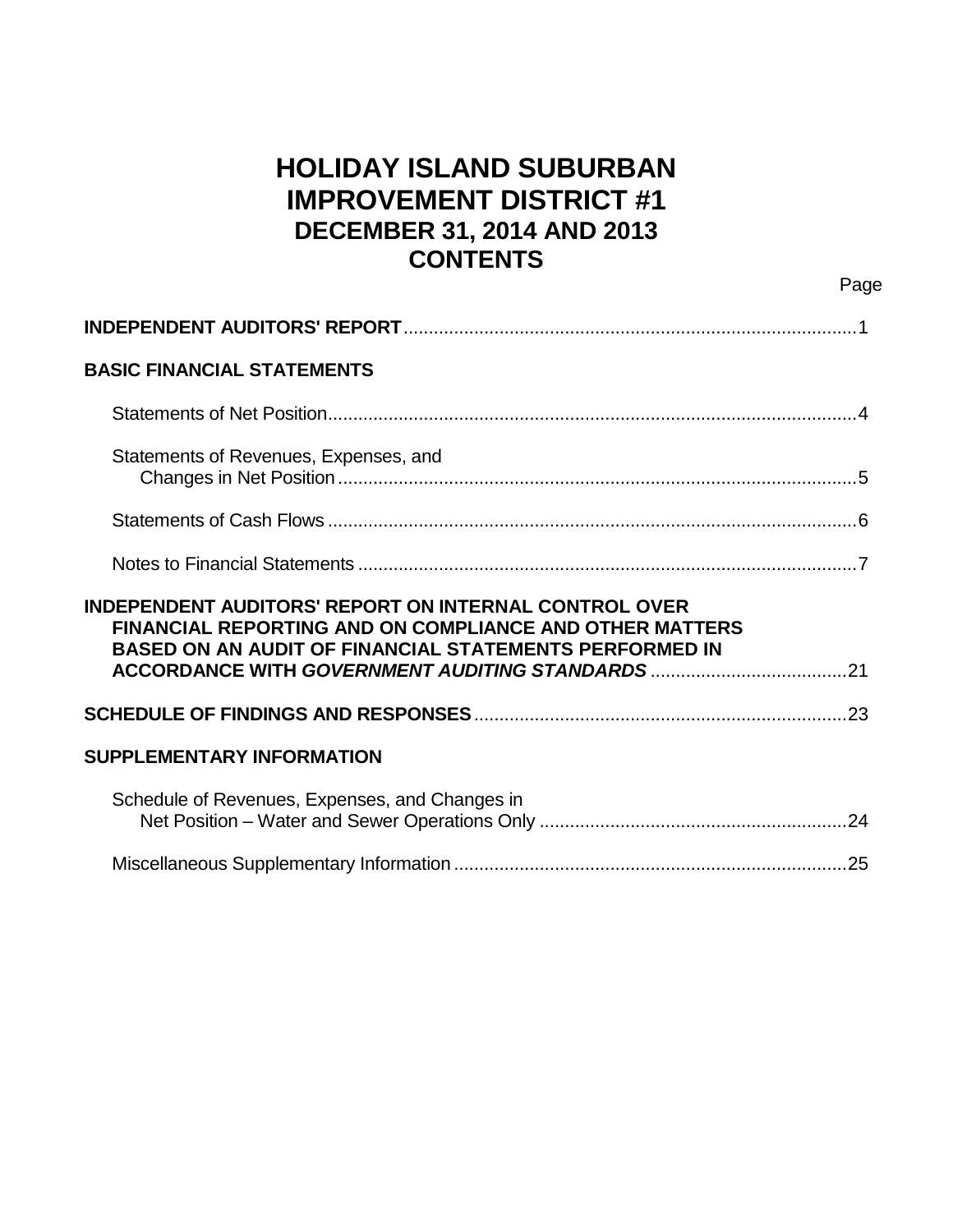

# **INDEPENDENT AUDITORS' REPORT**

Board of Commissioners **Holiday Island Suburban Improvement District #1** Holiday Island, Arkansas

### **Report on the Financial Statements**

We have audited the accompanying financial statements of the **Holiday Island Suburban Improvement District #1** (the "District") as of and for the years ended December 31, 2014 and 2013, and the related notes to the financial statements, which collectively comprise the District's basic financial statements as listed in the table of contents.

### *Management's Responsibility for the Financial Statements*

The District's management is responsible for the preparation and fair presentation of these financial statements in accordance with accounting principles generally accepted in the United States of America. This includes the design, implementation, and maintenance of internal control relevant to the preparation and fair presentation of financial statements that are free from material misstatement, whether due to fraud or error.

### *Auditors' Responsibility*

Our responsibility is to express an opinion on these financial statements based on our audits. We conducted our audits in accordance with auditing standards generally accepted in the United States of America and the standards applicable to financial audits contained in *Government Auditing Standards*, issued by the Comptroller General of the United States. Those standards require that we plan and perform the audits to obtain reasonable assurance about whether the financial statements are free from material misstatement.

An audit involves performing procedures to obtain audit evidence about the amounts and disclosures in the financial statements. The procedures selected depend on the auditors' judgment, including the assessment of the risks of material misstatement of the financial statements, whether due to fraud or error. In making those risk assessments, the auditors consider internal control relevant to the District's preparation and fair presentation of the financial statements in order to design audit procedures that are appropriate in the circumstances, but not for the purpose of expressing an opinion on the effectiveness of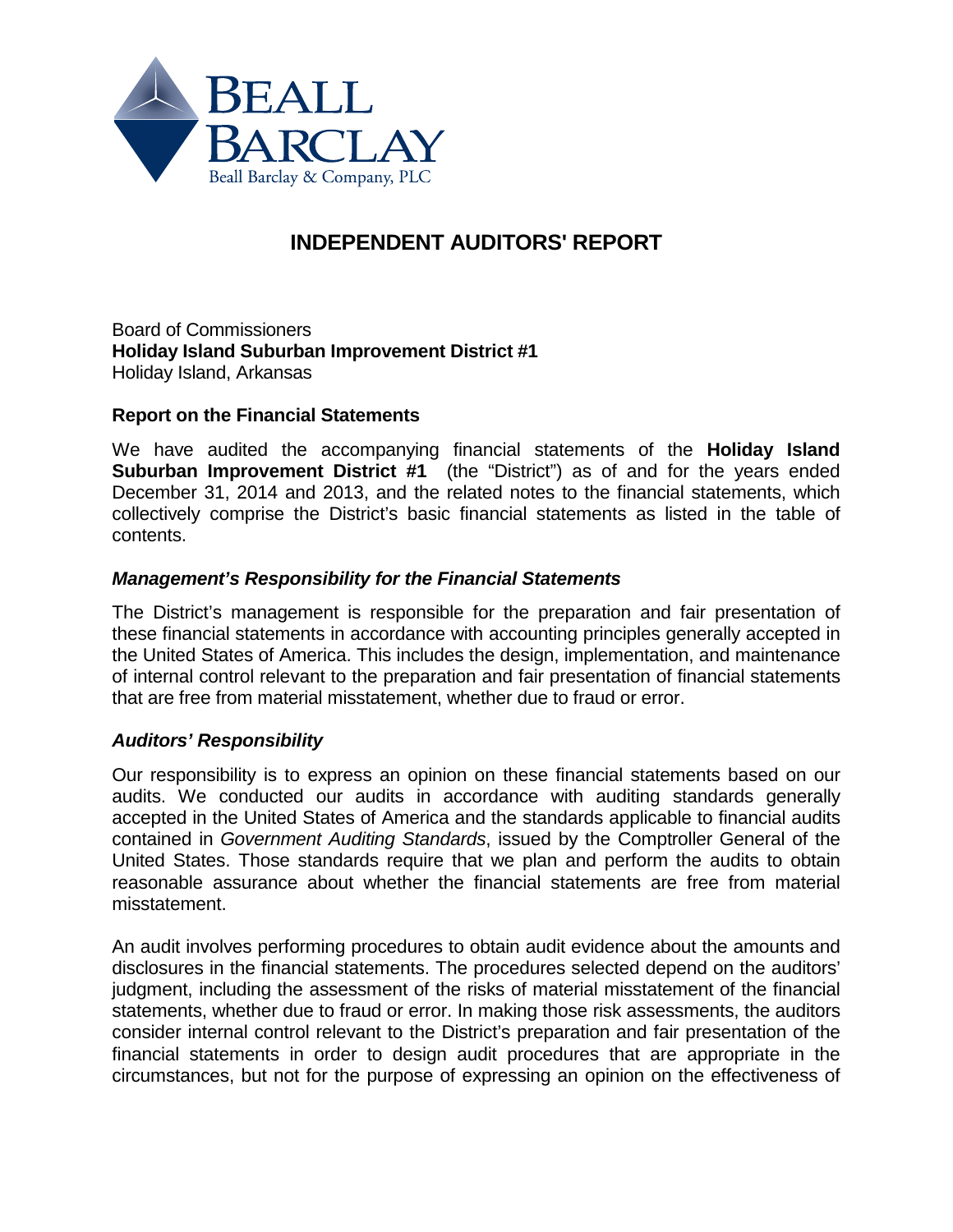the District's internal control. Accordingly, we express no such opinion. An audit also includes evaluating the appropriateness of accounting policies used and the reasonableness of significant accounting estimates made by management, as well as evaluating the overall presentation of the financial statements.

We believe that the audit evidence we have obtained is sufficient and appropriate to provide a basis for our qualified audit opinion.

# *Basis for Qualified Opinion*

As more fully described in Note 1 to the financial statements, the District has elected not to implement the reporting model required by the provisions of Governmental Accounting Standards Board (GASB) Statement No. 34 as of and for the years ended December 31, 2014 and 2013. The effects of this departure from accounting principles generally accepted in the United States of America have not been determined.

# *Qualified Opinion*

In our opinion, except for the effects, if any, of not implementing GASB Statement No. 34, as described in the Basis for Qualified Opinion paragraph, the financial statements referred to above present fairly, in all material respects, the net position of the District as December 31, 2014 and 2013, and the changes in its net position and cash flows for the years then ended in conformity with accounting principles generally accepted in the United States of America.

## *Other Information*

Our audits were conducted for the purpose of forming opinions on the financial statements that collectively comprise the District's financial statements. The accompanying supplementary information on pages 24-26 is presented for purposes of additional analysis as required by the Arkansas Natural Resource Commission and is not a required part of the basic financial statements. Such information is the responsibility of management and was derived from and relates directly to the underlying accounting and other records used to prepare the financial statements. The information has been subjected to the auditing procedures applied in the audit of the financial statements and certain additional procedures, including comparing and reconciling such information directly to the underlying accounting and other records used to prepare the financial statements or to the financial statements themselves, and other additional procedures in accordance with auditing standards generally accepted in the United States of America. In our opinion, the information is fairly stated in all material respects in relation to the financial statements as a whole.

# **Other Reporting Required by** *Government Auditing Standards*

In accordance with *Government Auditing Standards*, we have issued a report dated July 13, 2015, on our consideration of the District's internal control over financial reporting and our tests of its compliance with certain provisions of laws, regulations, contracts and grant agreements, and other matters. The purpose of that report is to describe the scope of our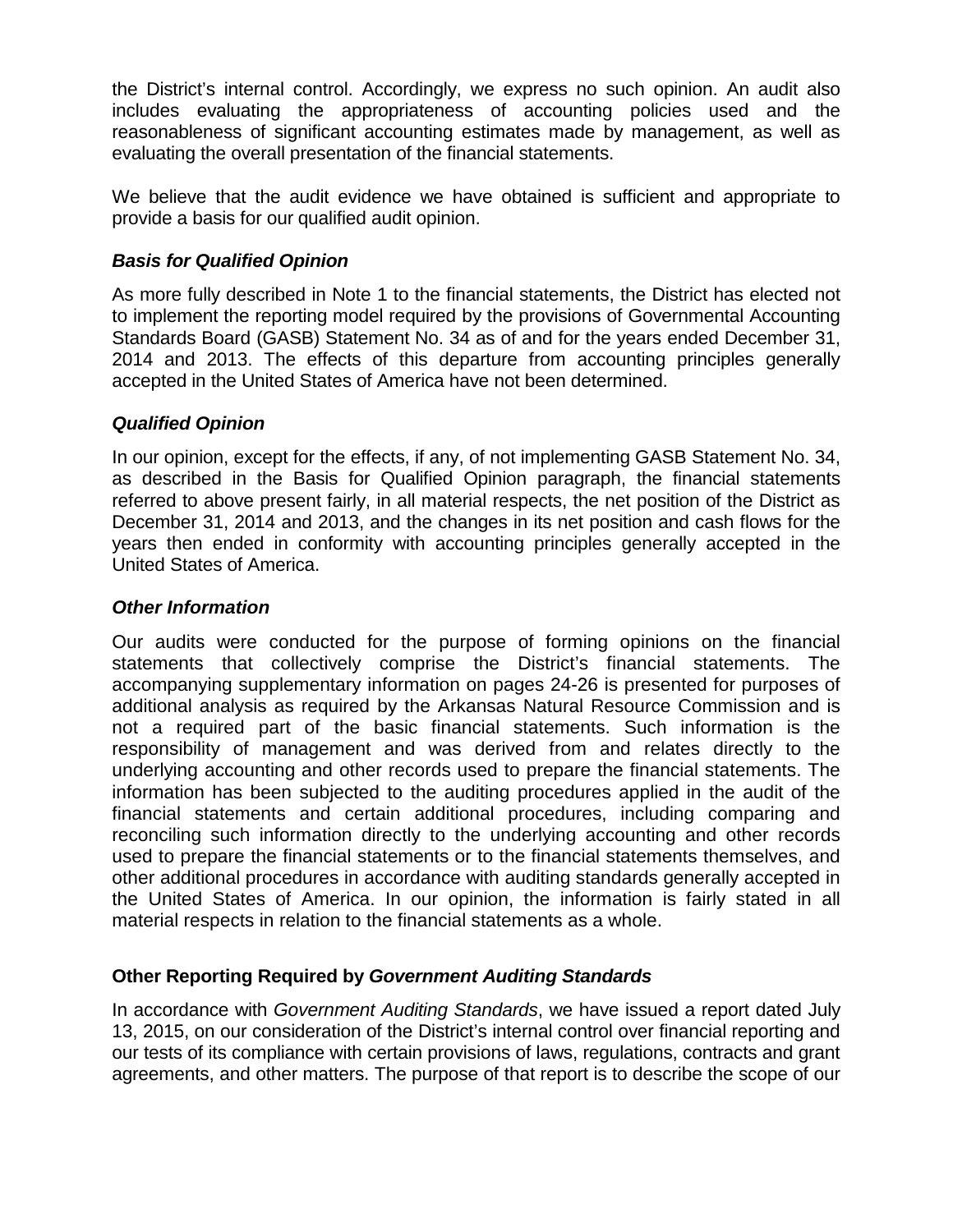testing of internal control over financial reporting and compliance and the results of that testing, and not to provide an opinion on the internal control over financial reporting or on compliance. That report is an integral part of an audit performed in accordance with *Government Auditing Standards* in considering the District's internal control over financial reporting and compliance.

Beall Barclay & Company, PLC

**BEALL BARCLAY & COMPANY, PLC** Certified Public Accountants

Rogers, Arkansas July 13, 2015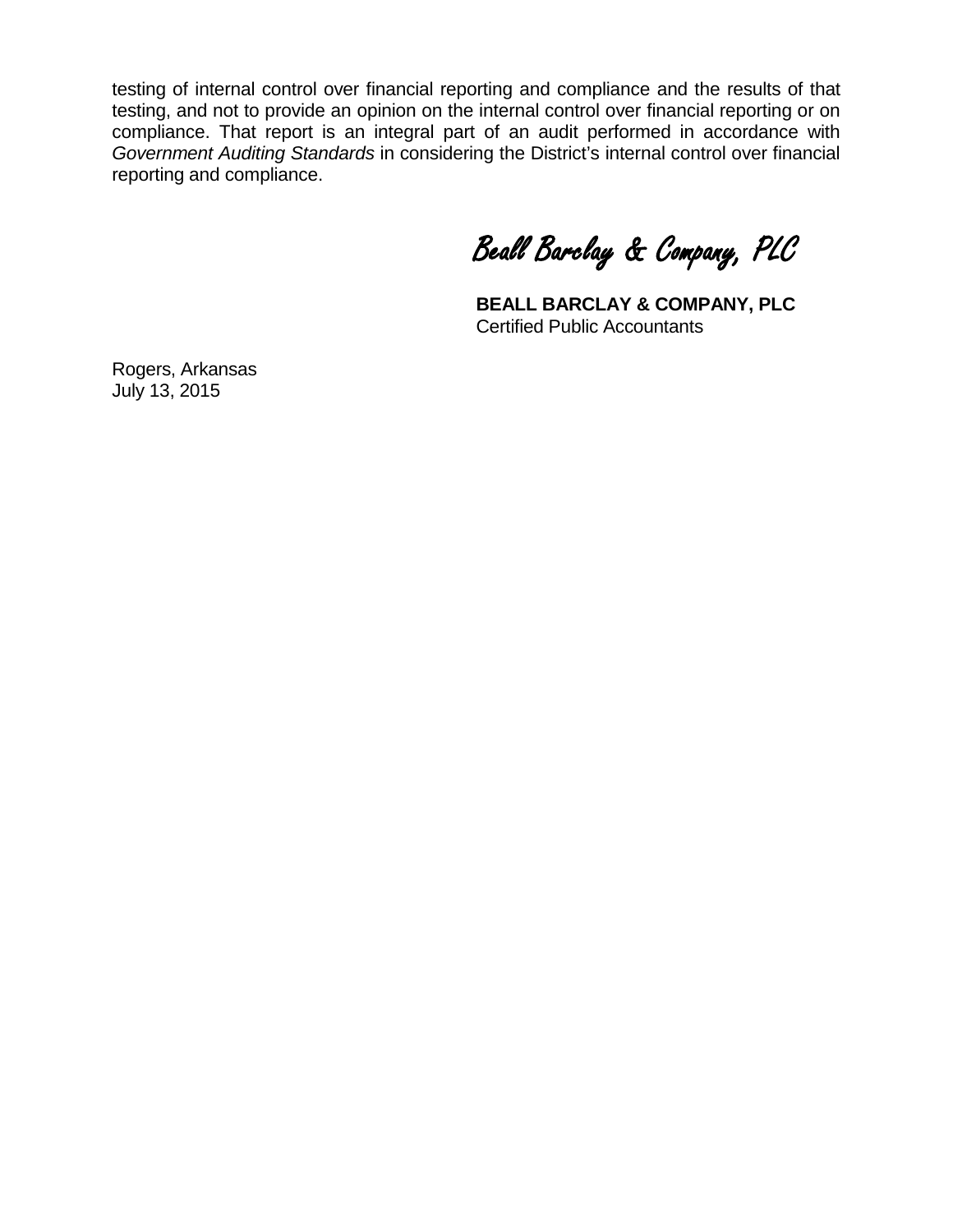# **HOLIDAY ISLAND SUBURBAN IMPROVEMENT DISTRICT #1 STATEMENTS OF NET POSITION DECEMBER 31, 2014 AND 2013**

|                                             | 2014            | 2013          |
|---------------------------------------------|-----------------|---------------|
| <b>ASSETS</b>                               |                 |               |
| <b>CURRENT ASSETS</b>                       |                 |               |
| Cash and cash equivalents                   | \$<br>2,408,626 | \$2,534,815   |
| Certificates of deposit - designated        | 1,304,774       | 1,298,395     |
| Assessments receivable, net                 | 93,730          | 120,774       |
| Accounts receivable                         | 88,890          | 68,943        |
| Accrued interest receivable                 | 930             | 1,084         |
| Inventory - pro shop                        | 35,924          | 45,746        |
| Prepaid expenses                            | 57,103          | 52,493        |
| <b>Total Current Assets</b>                 | 3,989,977       | 4,122,250     |
| <b>RESTRICTED CASH AND CASH EQUIVALENTS</b> | 60,960          | 60,960        |
| PROPERTY, PLANT, AND EQUIPMENT, NET         | 20,810,243      | 21,092,331    |
| <b>Total Assets</b>                         | \$24,861,180    | \$25,275,541  |
| <b>LIABILITIES AND NET POSITION</b>         |                 |               |
| <b>CURRENT LIABILITIES</b>                  |                 |               |
| Accounts payable and accrued expenses       | \$<br>171,715   | \$<br>290,223 |
| Current portion of long-term debt           | 278,255         | 225,331       |
|                                             |                 |               |
| <b>Total Current Liabilities</b>            | 449,970         | 515,554       |
| <b>LONG-TERM DEBT</b>                       |                 |               |
| Bonds payable                               | 4,705,816       | 4,937,382     |
| Capital lease                               | 173,694         |               |
| <b>Total Long-Term Debt</b>                 | 4,879,510       | 4,937,382     |
|                                             |                 |               |
| <b>NET POSITION</b>                         |                 |               |
| Contributed capital, net                    | 1,356,141       | 1,380,357     |
| Retained earnings                           |                 |               |
| Reserved for debt service                   | 1,026,922       | 981,604       |
| Designated                                  | 1,304,774       | 1,298,395     |
| Undesignated                                | 15,843,863      | 16,162,249    |
|                                             | 18,175,559      | 18,442,248    |
| <b>Total Net Position</b>                   | 19,531,700      | 19,822,605    |
| <b>Total Liabilities and Net Position</b>   | \$24,861,180    | \$25,275,541  |

**See Independent Auditors' Report and Notes to Financial Statements.**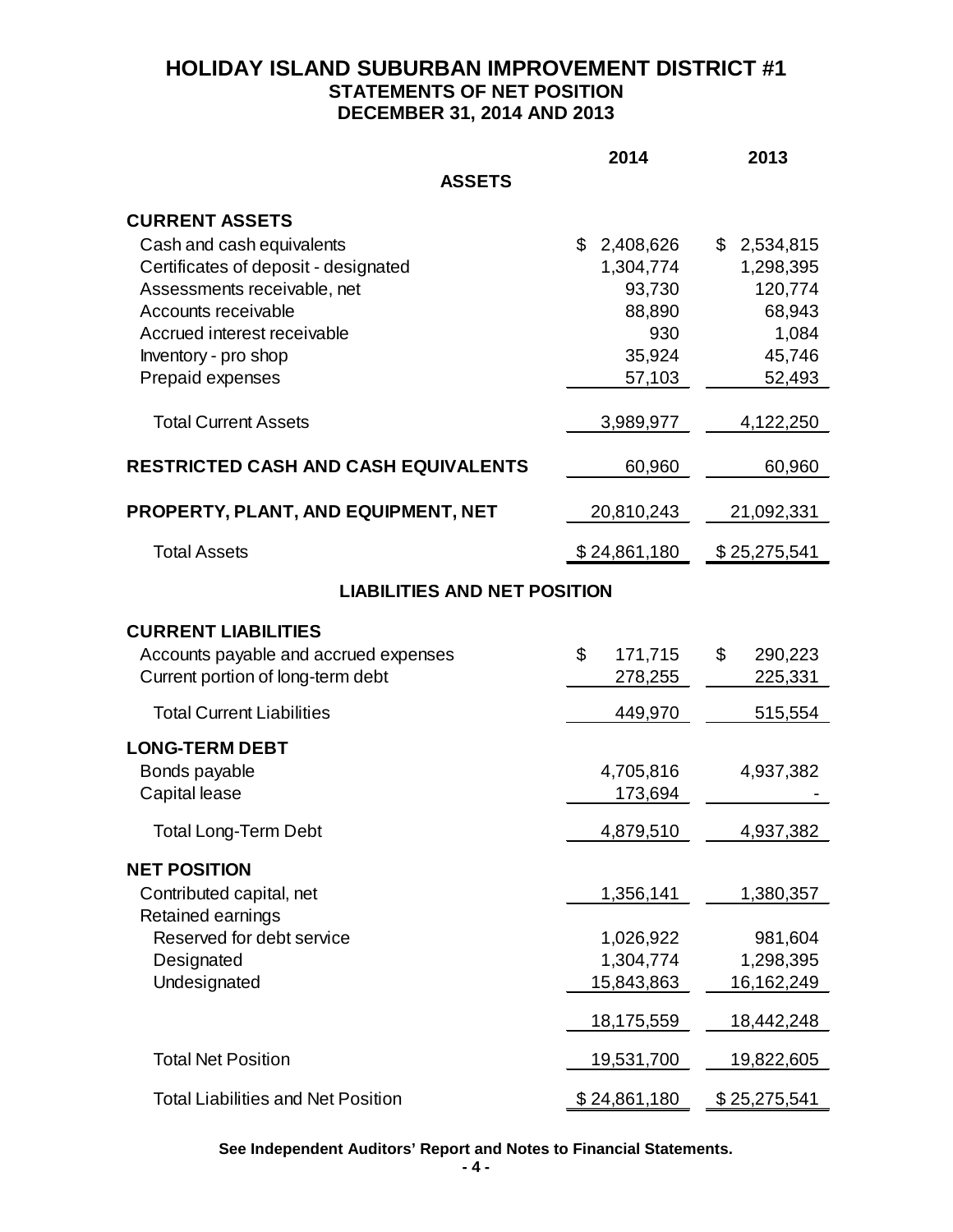# **HOLIDAY ISLAND SUBURBAN IMPROVEMENT DISTRICT #1 STATEMENTS OF REVENUES, EXPENSES, AND CHANGES IN NET POSITION YEARS ENDED DECEMBER 31, 2014 AND 2013**

|                                                                 | 2014            | 2013            |
|-----------------------------------------------------------------|-----------------|-----------------|
| <b>OPERATING REVENUES</b>                                       |                 |                 |
| Assessments, net                                                | \$<br>1,641,442 | \$<br>1,657,890 |
| Water and sewer                                                 | 653,193         | 626,693         |
| Fees, sales, and rental                                         | 677,899         | 668,986         |
| Debt service assessments                                        | 430,744         | 480,627         |
| Activity cards                                                  | 52,540          | 61,716          |
| Other                                                           | 156,817         | 177,444         |
|                                                                 | 3,612,635       | 3,673,356       |
| <b>OPERATING EXPENSES</b>                                       |                 |                 |
| Water and sewer                                                 | 631,184         | 775,963         |
| Streets and roads                                               | 356,826         | 297,842         |
| Fire and security protection                                    | 209,451         | 212,579         |
| Recreation                                                      | 136,988         | 122,184         |
| 18 hole golf course                                             | 322,772         | 303,827         |
| 9 hole golf course                                              | 69,141          | 81,203          |
| Clubhouse, restaurant, marina and pro shop                      | 390,407         | 380,083         |
| General and administrative                                      | 642,126         | 782,012         |
|                                                                 | 2,758,895       | 2,955,693       |
| Net operating income before depreciation                        | 853,740         | 717,663         |
| Less: depreciation                                              | (1,026,917)     | (1,006,855)     |
| Net operating (loss)                                            | (173, 177)      | (289,192)       |
| OTHER NONOPERATING REVENUES (EXPENSES)                          |                 |                 |
| Gain on disposal of property and equipment                      | 2,553           |                 |
| Interest income                                                 | 16,431          | 20,886          |
| Interest expense                                                | (136,712)       | (145, 507)      |
| Total other nonoperating revenues (expenses)                    | (117,728)       | (124, 621)      |
| Change in net position                                          | (290, 905)      | (413, 813)      |
| Net position - beginning of year                                | 18,442,248      | 18,831,845      |
| Depreciation on fixed assets acquired by<br>contributed capital | 24,216          | 24,216          |
| Net position - end of year                                      | \$18,175,559    | \$18,442,248    |

**See Independent Auditors' Report and Notes to Financial Statements.**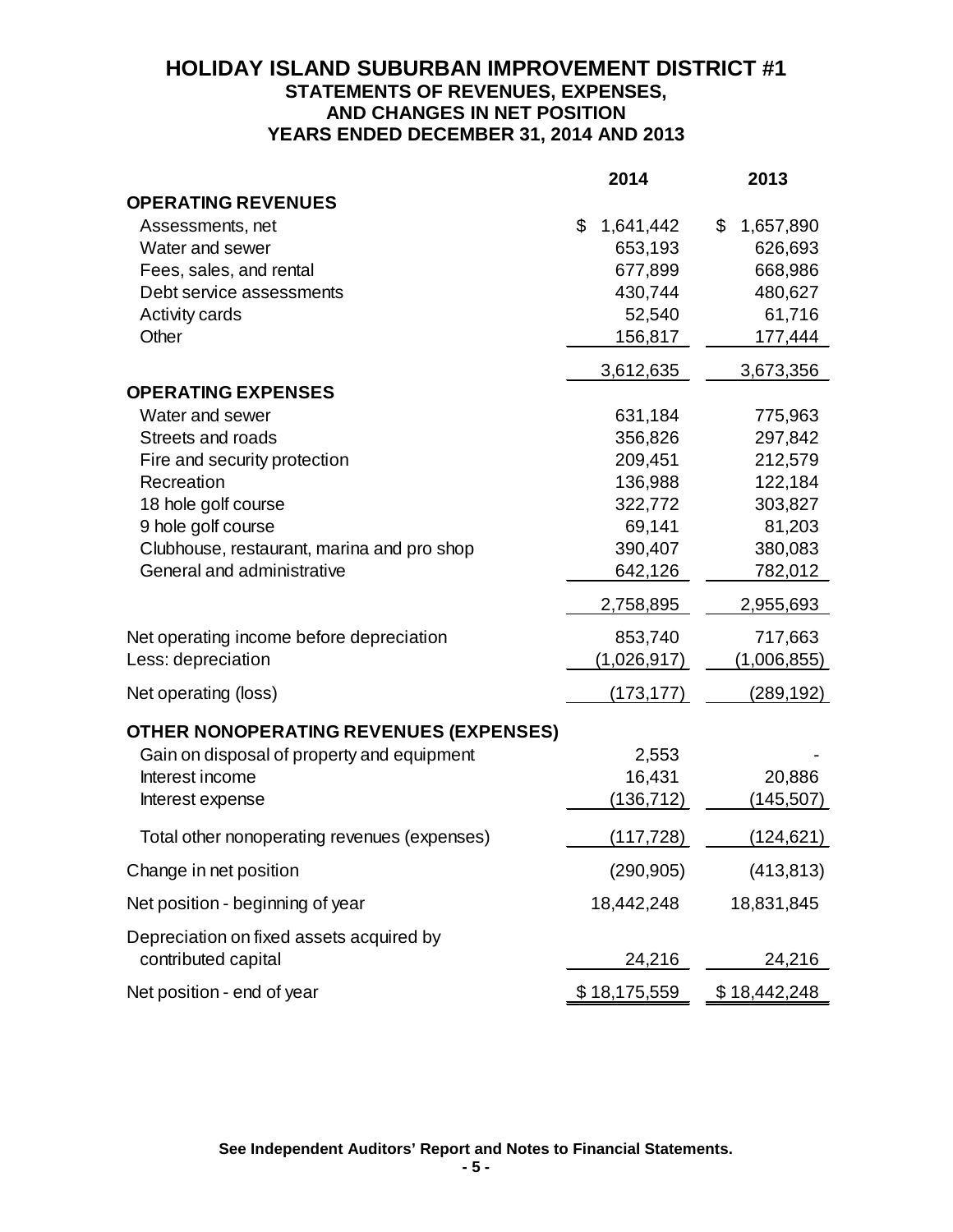# **HOLIDAY ISLAND SUBURBAN IMPROVEMENT DISTRICT #1 STATEMENTS OF CASH FLOWS YEARS ENDED DECEMBER 31, 2014 AND 2013**

|                                                                           | 2014             | 2013          |
|---------------------------------------------------------------------------|------------------|---------------|
| <b>CASH FLOWS FROM OPERATING ACTIVITIES</b>                               |                  |               |
| Net operating (loss)                                                      | \$<br>(173, 177) | \$ (289, 192) |
| Adjustments to reconcile net operating                                    |                  |               |
| (loss) to net cash from operating activities:                             |                  |               |
| Depreciation                                                              | 1,026,917        | 1,006,855     |
| In-kind contribution                                                      | (65, 283)        | (6,011)       |
| Change in:                                                                |                  |               |
| Assessments receivable, net                                               | 27,044           | (4,227)       |
| Accounts receivable                                                       | (19, 947)        | (10, 100)     |
| Inventory - pro shop                                                      | 9,822            | 6,403         |
| Prepaid expenses                                                          | (4,610)          | (3,632)       |
| Accounts payable and accrued expenses                                     | (110, 771)       | 135,686       |
| <b>Total Adjustments</b>                                                  | 863,172          | 1,124,974     |
| Net Cash From Operating Activities                                        | 689,995          | 835,782       |
| <b>CASH FLOWS FROM CAPITAL AND RELATED</b><br><b>FINANCING ACTIVITIES</b> |                  |               |
| Principal payments on long-term debt                                      | (225, 326)       | (219, 252)    |
| Principal payments on capital lease                                       | (27, 210)        |               |
| Proceeds from sale of property, plant, and equipment                      | 2,553            | 7,542         |
| Acquisition of property, plant, and equipment                             | (431, 958)       | (201,005)     |
| Interest paid                                                             | (144, 449)       | (147, 622)    |
| Net Cash (Used For) Capital and Related<br><b>Financing Activities</b>    | (826, 390)       | (560, 337)    |
| <b>CASH FLOWS FROM INVESTING ACTIVITIES</b>                               |                  |               |
| Change in certificates of deposit                                         | (6, 379)         | (30, 677)     |
| Interest received                                                         | 16,585           | 19,802        |
| Net Cash From (Used For) Investing Activities                             | 10,206           | (10, 875)     |
| NET CHANGE IN CASH AND CASH EQUIVALENTS                                   | (126, 189)       | 264,570       |
| CASH AND CASH EQUIVALENTS, BEGINNING OF YEAR                              | 2,595,775        | 2,331,205     |
| CASH AND CASH EQUIVALENTS, END OF YEAR                                    | \$2,469,586      | \$2,595,775   |
| <b>CASH AND CASH EQUIVALENTS</b>                                          | \$2,408,626      | \$2,534,815   |
| <b>RESTRICTED CASH AND CASH EQUIVALENTS</b>                               | 60,960           | 60,960        |
|                                                                           | \$2,469,586      | \$2,595,775   |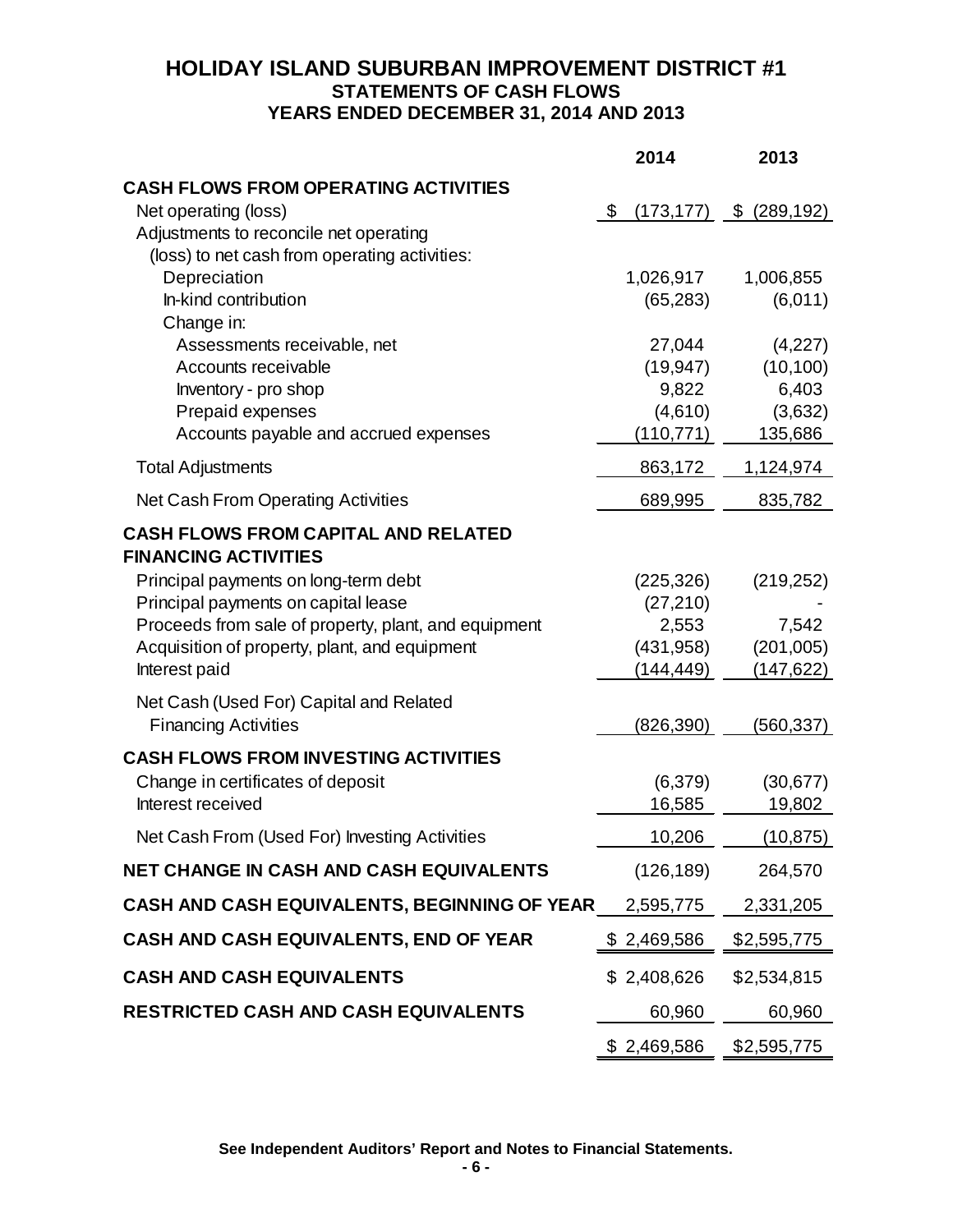### *NOTE 1:* **SUMMARY OF SIGNIFICANT ACCOUNTING POLICIES**

Holiday Island Suburban Improvement District #1 ("the District") is a public corporation organized July 2, 1970 under the Arkansas Suburban Improvement District Law to provide Holiday Island, Arkansas, with a public road system, waterworks system, sewage system, fire protection services and facilities, and recreational facilities. Substantially all revenues are derived from the provision of the services described above to the property owners of Holiday Island, Arkansas.

The financial statements of the District have been prepared in conformity with accounting principles generally accepted in the United States of America as applied to government units with the exception of the implementation of Governmental Accounting Standards Board ("GASB") Statement No. 34 as discussed below. GASB is the accepted standard setting body for establishing governmental accounting and financial reporting principles.

The District applies all GASB pronouncements as well as Financial Accounting Standards Board (FASB) Accounting Standards Codification (Codification) of accounting principles for pronouncements issues on or before November 30, 1989, unless those pronouncements conflict with or contradict GASB pronouncements. The District does not apply FASB Codification of accounting principles for pronouncements whose provisions are limited to notfor-profit organizations or address issues concerning primarily such organizations.

The most significant of the District's accounting policies are described below.

## *Reporting Entity*

For financial reporting purposes, in conformity with GASB Statement No. 14 "*The Financial Reporting Entity*," the District includes all funds over which the District Commissioners exercise financial accountability. Financial accountability as defined by GASB Statement No. 14 was determined based on the District's ability to impose its will on operations, to select the governing authority, and on the District Commissioners' potential to provide financial benefits or to impose financial burdens on the District.

## *Fund Types*

The accounts of the District are organized on the basis of funds, each of which is considered a separate accounting entity. The operations of each fund are accounted for with a separate set of self-balancing accounts that comprise its assets, liabilities, net position, revenues, and expenses.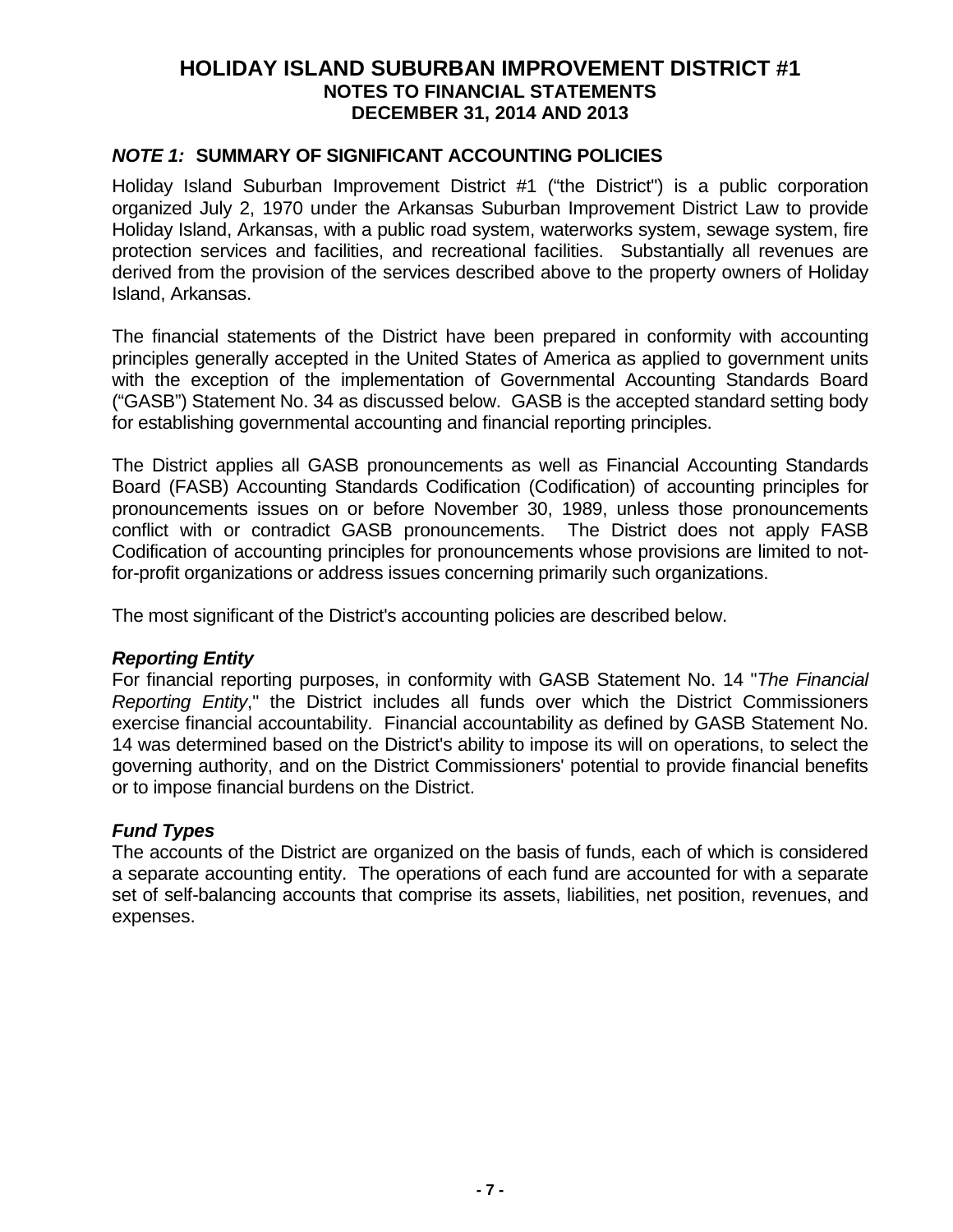## *NOTE 1:* **SUMMARY OF SIGNIFICANT ACCOUNTING POLICIES – CONTINUED**

The various funds are grouped in the financial statements into one fund type as follows:

### **Proprietary Fund Types**

Enterprise Funds - Enterprise Funds are used to account for operations (a) that are financed and operated in a manner similar to private business enterprises, where the intent of the governing body is that the costs (expenses, including depreciation) of providing goods or services to the general public on a continuing basis be financed or recovered primarily through user charges; or (b) where the governing body has decided that periodic determination of revenues earned, expenses incurred and/or net income is appropriate for capital maintenance, public policy, management control, accountability, or other purposes.

### *Cash and Cash Equivalents*

For purposes of the Statements of Cash Flows, the District considers all highly liquid investments with a maturity of three months or less to be cash equivalents. At December 31, 2014 and 2013, the District had no cash equivalents.

### *Restricted Cash and Cash Equivalents*

Restricted cash consists of amounts held in a trust account for the purpose of debt service. At December 31, 2014 and 2013, the District had a restricted cash balance of \$60,960.

### *Basis of Accounting*

The accounting and financial reporting treatment applied to a fund is determined by its measurement focus.

All enterprise funds are accounted for on a flow of economic resources measurement focus. With this measurement focus, all assets and all liabilities associated with the operation of these funds are included on the Statements of Net Position. Net position is segregated into contributed capital and retained earnings components.

The accrual basis of accounting is utilized by enterprise funds. Under this method, revenues are recorded when earned and expenses are recorded at the time liabilities are incurred.

Operating revenues in the proprietary funds are those revenues that are generated from the primary operations of the fund. All other revenues are reported as nonoperating revenues. Operating expenses are those expenses that are essential to the primary operations of the fund. All other expenses are reported as nonoperating expenses.

### *Inventory – Pro Shop*

Inventory consists of merchandise held for sale and is stated at the lower of cost or market, on a first in, first out basis. Merchandise held for sale primarily consists of golf-related items.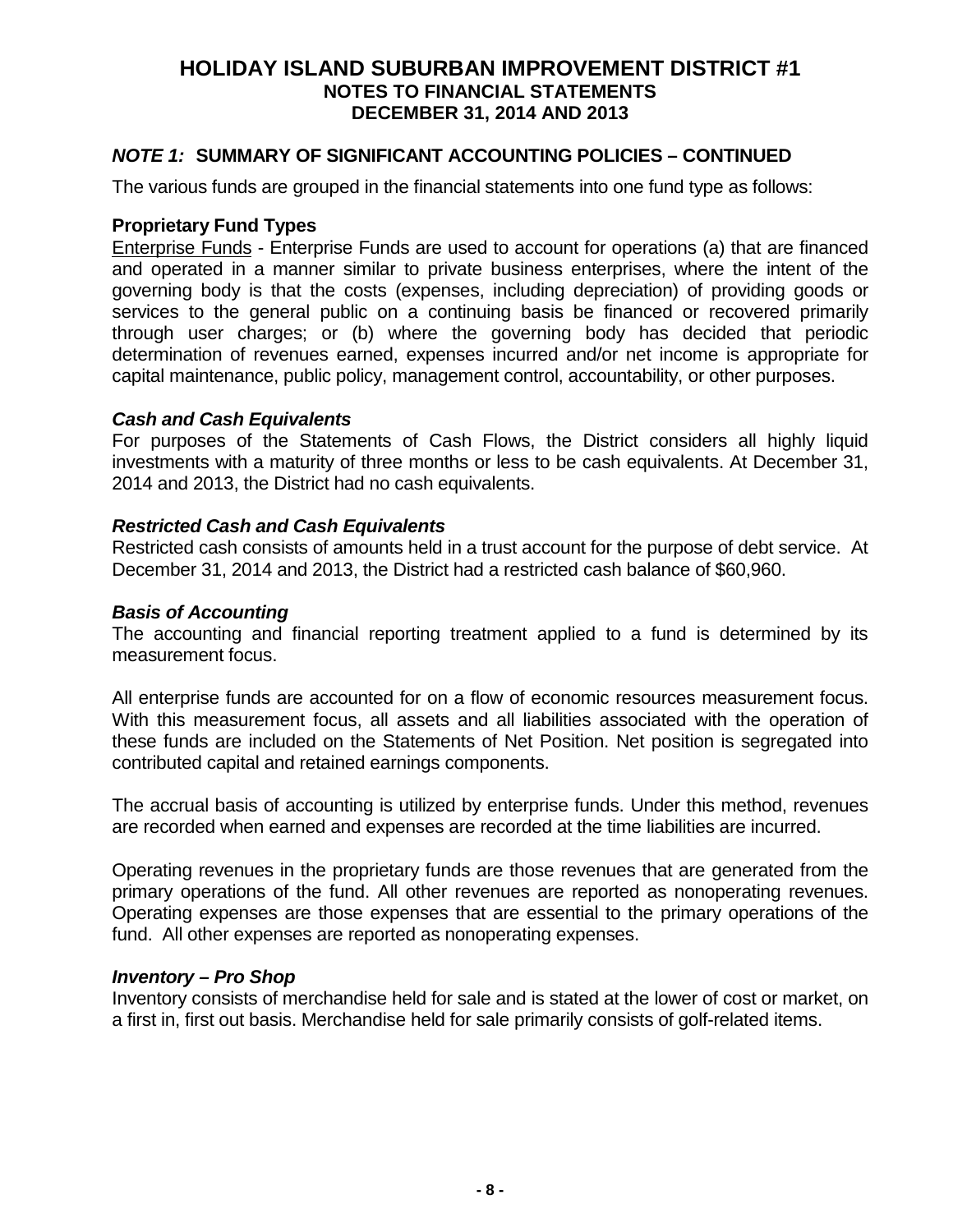### *NOTE 1:* **SUMMARY OF SIGNIFICANT ACCOUNTING POLICIES – CONTINUED**

#### *GASB Statement No. 34*

GASB issued GASB Statement No. 34, which became effective for the District for the year ended December 31, 2004. This statement requires governments to provide a Management Discussion and Analysis with their financial statements as well as change the presentation of certain items in the financial statements to a new reporting model. The District has elected not to implement GASB Statement No. 34. The effects of this departure from accounting principles generally accepted in the United States of America have not been determined.

#### *Income Taxes*

Income of the District is derived from the exercise of essential governmental functions and accrues to the District, a political subdivision of the State of Arkansas. It is, therefore, not subject to income taxes and, accordingly, no provision for income taxes has been made in the accompanying financial statements.

#### *Property, Plant, and Equipment*

Property, plant, and equipment is carried at cost or fair market value at date of donation if the asset was contributed. Depreciation has been computed on the straight-line basis over the estimated useful lives of the assets. The District capitalizes all expenditures for property, plant, and equipment with a useful life greater than one year and with an initial cost of greater than \$5,000. Fully depreciated assets still in use by the District totaled approximately \$6,187,000 and \$5,811,000 at December 31, 2014 and 2013, respectively. See Note 12 and Note 13 for more information regarding property, plant, and equipment.

The estimated useful lives of assets are as follows:

# **ASSETS USEFUL LIVES IN YEARS** 9 hole golf course 7 - 50 18 hole golf course 5 - 50  $19<sup>th</sup>$  hole restaurant  $15 - 20$ <br>Buildings  $10 - 50$ Buildings 10 - 50

| <b>DUIIUII IYS</b>             | TU - 90   |
|--------------------------------|-----------|
| Fire department equipment      | $5 - 20$  |
| <b>Public works</b>            | $5 - 20$  |
| <b>Recreational facilities</b> | $5 - 20$  |
| Resource management            | $3 - 10$  |
| Sewer system                   | $10 - 50$ |
| Streets and roads              | $10 - 75$ |
| Water system                   | $3 - 50$  |
|                                |           |

#### *Reclassification*

Certain accounts in the prior year financial statements have been reclassified for comparative purposes to conform with the presentation in the current year financial statements.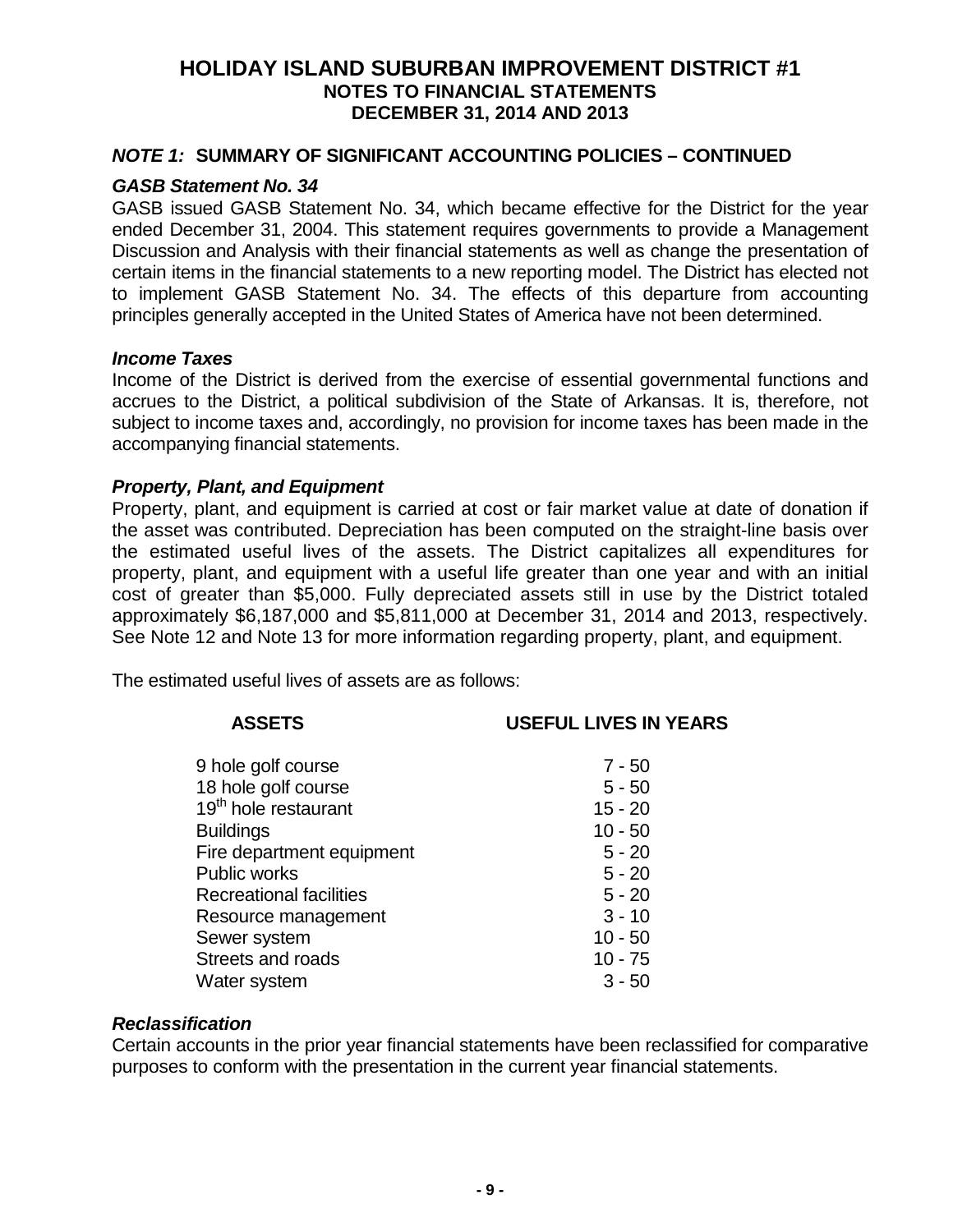### *NOTE 1***: SUMMARY OF SIGNIFICANT ACCOUNTING POLICIES – CONTINUED**

#### *Current Accounting Developments*

In June 2012, the GASB issued Statement Number 67 (GASB 67), *Financial Reporting for Pension Plans – An amendment of GASB Statement No. 25*, effective for fiscal years beginning after June 15, 2014*.* GASB 67 replaces the requirements of GASB Statement No. 25, *Financial Reporting for Defined Benefit Pension Plans and Note Disclosures for Defined Contribution Plans,* and GASB Statement No. 50, *Pension Disclosures,* as they relate to pension plans that are administered through trusts or similar arrangements meeting certain criteria.

In November 2013, the GASB issued Statement Number 71 (GASB 71), *Pension Transition for Contributions Made Subsequent to the Measurement Date – an Amendment of GASB Statement No. 68*, effective for fiscal years beginning after June 15, 2014. GASB 71 is intended to improve the accounting and financial reporting for public employee pensions by state and local governments. GASB 71 amends GASB Statement No. 68 as it related to initial recognition of deferred inflows of resources and deferred outsources of resources related to pension plans.

Management is currently evaluating the impact of implementation of these statements on the financial statements of the District.

#### *Assessments, Assessments Receivable, and Uncollectible Accounts*

Assessments are recorded as revenues in the year levied. The assessments are levied on January 1 and are due by October 10 for the current year.

Assessments receivable relate to assessments on property and related debt service assessments. Uncollectible accounts for assessments receivable have been provided for using the allowance method. The allowance is based on management's estimate of the overall collectability of assessments receivable based on historical experience and identification of specific accounts which management believes may be uncollectible. Based on these same factors, individual accounts are charged off against the allowance when management forecloses on the lots. Past-due accounts are charged a 25% penalty. The allowance for uncollectible accounts for assessments receivable amounted to \$65,108 and \$70,108 as of December 31, 2014 and 2013, respectively.

#### *Accounts Receivable*

Accounts receivable relate to water and sewer billings and related debt service charges. Based on historical data, over 95% of water and sewer billings are collected within 60 days, thus an allowance for uncollectible accounts is not considered necessary. In the event accounts become uncollectible, they will be charged to operations when that determination is made. Determination of uncollectibility is made by management based on knowledge of individual customers and consideration of such factors as current economic conditions. Credit extended to customers is generally uncollateralized. Past-due status is based on contractual terms. Past-due accounts are charged interest monthly. The interest rate is based on the federal discount rate. A past-due account continues to draw interest charges until it is either paid or written off.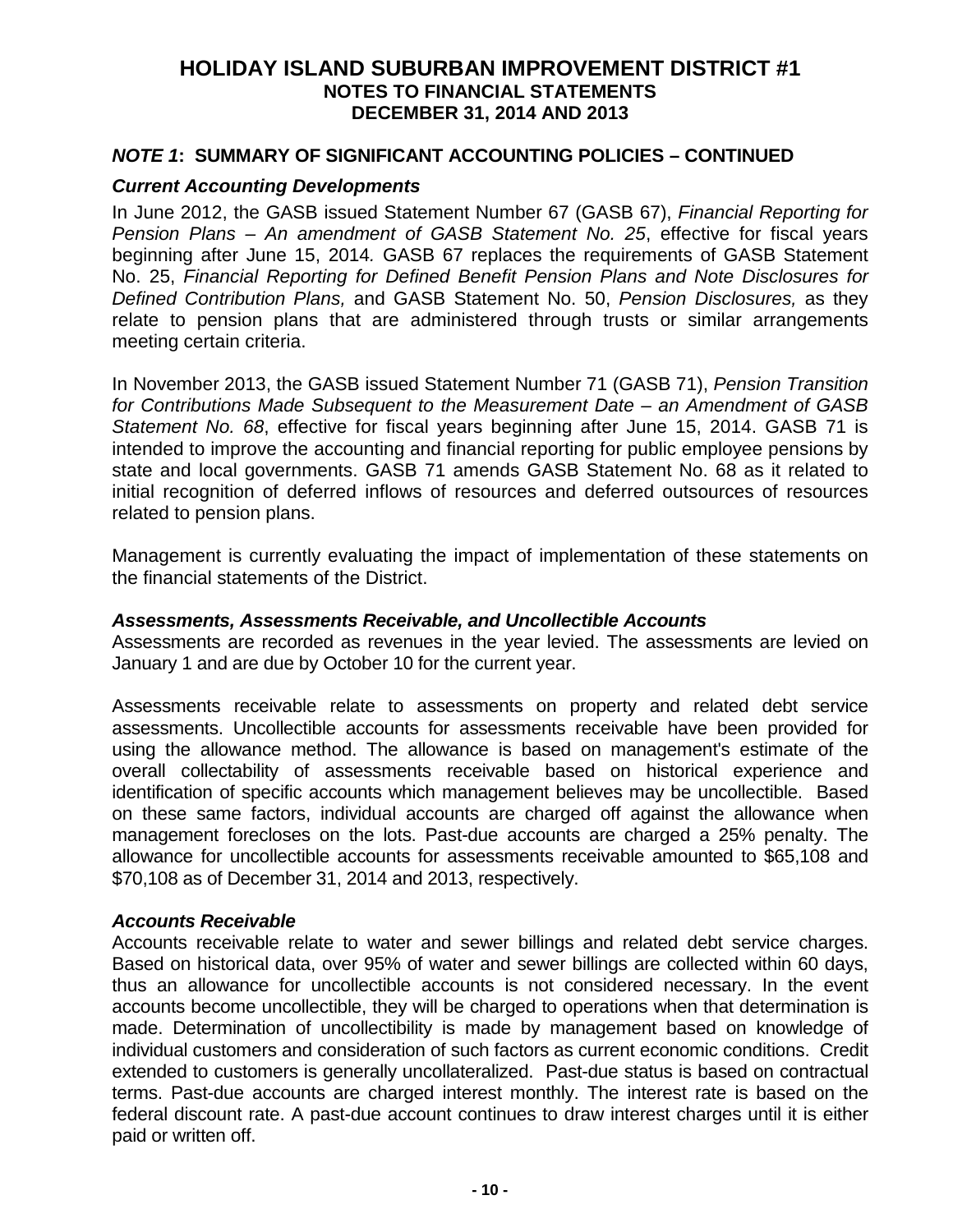### *NOTE 1:* **SUMMARY OF SIGNIFICANT ACCOUNTING POLICIES – CONTINUED**

#### *Use of Estimates*

The preparation of financial statements in conformity with accounting principles generally accepted in the United States of America requires management to make estimates and assumptions that affect the reported amounts of assets and liabilities and disclosure of contingent assets and liabilities at the date of the financial statement and reported amounts of revenues and expenses during the reporting period. Actual results could differ from those estimates.

#### *Long-Lived Assets*

FASB Codification Topic *Property, Plant and Equipment*, Section *Subsequent Measurement* requires that long-lived assets and certain identifiable intangibles held and used by an entity be reviewed for impairment whenever events or changes in circumstances indicate that the carrying amount of an asset may not be recoverable. The application of this Codification Topic has not materially affected the District's reported earnings, financial condition or cash flows.

#### *Subsequent Events*

Subsequent events are evaluated through the date the financial statements were available to be issued, which is the date of the Independent Auditors' Report.

### *NOTE 2:* **ASSESSMENTS**

The District's Board of Commissioners approves the amount of the yearly assessment of property owners based on the zoning. This assessment, due October 10th, reflects the projected cash requirements of the District, taking into consideration the revenues received through the sale of water and sewer services and rental and interest income.

### *NOTE 3:* **STATE ASSISTANCE**

During the years ended December 31, 2014 and 2013, the District received state assistance of \$16,069 and \$16,081, respectively, from the Fire Protection Services Program, founded by Arkansas Act 833 and administered by the Arkansas Department of Finance and Administration. These amounts are reported as "Other Operating Revenues" in the Statements of Revenues, Expenses, and Changes in Net Position.

### *NOTE 4:* **NET POSITION**

Reservations of fund balance of governmental funds are created to either (1) satisfy legal covenants that require a portion of the fund balance to be segregated, or (2) identify the portion of the fund balance that is not appropriate for future expenditures.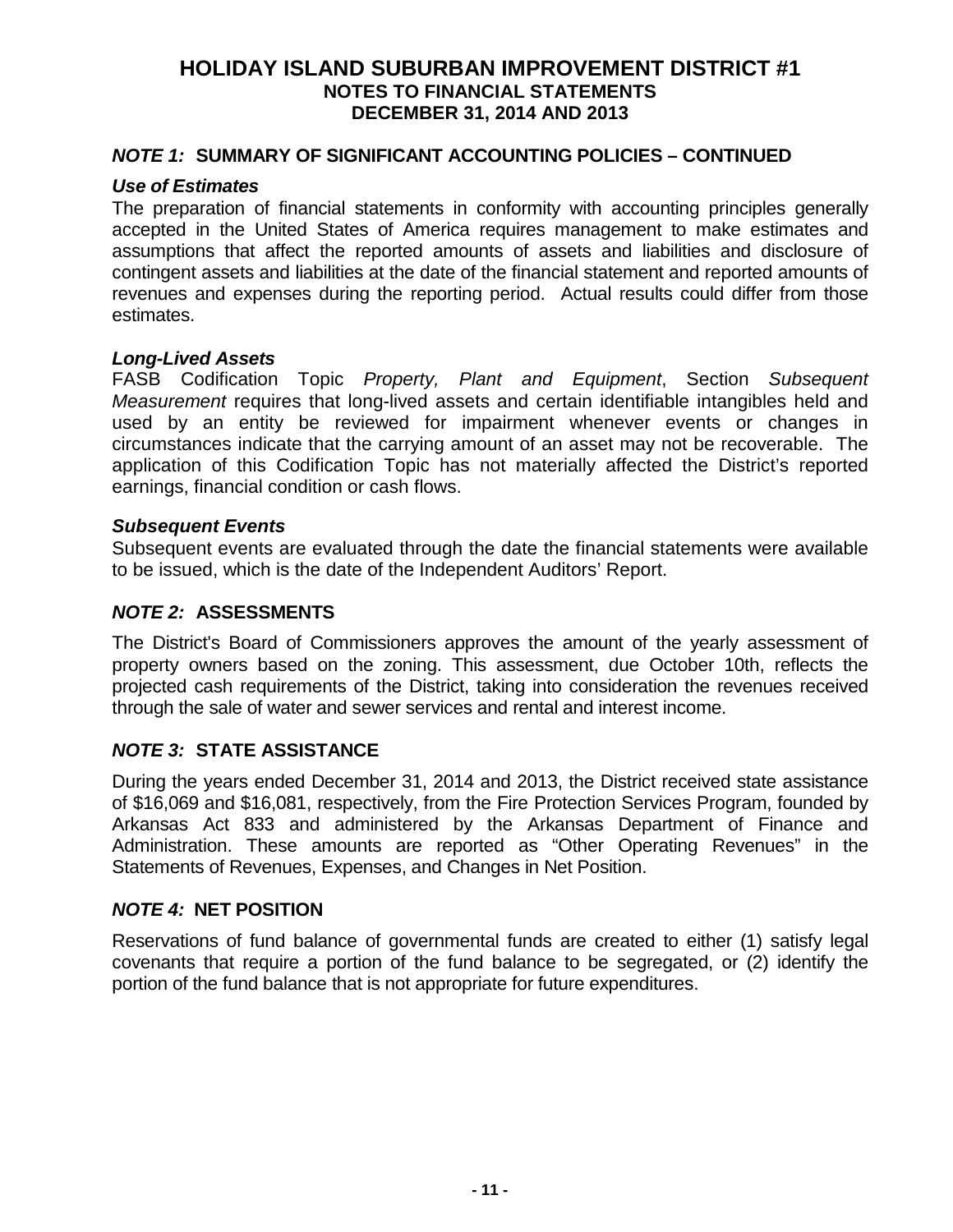# *NOTE 5:* **DEPOSITS IN FINANCIAL INSTITUTIONS**

State law generally requires that District funds be deposited in federally insured banks located in the State of Arkansas. The District deposits may be in the form of checking accounts, savings accounts, and time deposits. District funds may also be invested in direct obligations of the United States of America and obligations, the principal and interest of which are fully guaranteed by the United States of America.

Deposits include funds invested in commercial money market accounts and certificates of deposit. These funds bear interest at rates ranging from 0.20% to 0.62% at December 31, 2014.

The amounts of deposits are displayed on the Statements of Net Position as "Cash and cash equivalents" and "Certificates of deposit." Also included in "Cash and cash equivalents" on the Statements of Net Position is petty cash amounting to \$1,350 at December 31, 2014 and 2013.

At December 31, 2014, bank balances insured and collateralized with a letter of credit from the Federal Home Loan Bank of Dallas are \$250,000 and \$3,519,752, respectively.

## *NOTE 6:* **DEFERRED COMPENSATION PLAN**

The District sponsors a deferred compensation plan under Internal Revenue Code Section 457 covering eligible employees who have completed three months of continuous service. The District matches 100% of employee contributions up to 5% of the employee's compensation. The cost of such contributions by the District was \$29,687 and \$25,791, respectively, during the years ended December 31, 2014 and 2013 on participant salaries of \$515,514 and \$502,105, respectively.

## *NOTE 7:* **CERTIFICATES OF DEPOSIT – DESIGNATED**

The District's Commissioners have designated certificates of deposits for the following reserve funds:

### *Undesignated Reserve Fund*

The Undesignated Reserve Fund was approved by the Board of Commissioners of Holiday Island during 2003. The purpose of the Undesignated Reserve Fund is to secure and maintain investment-grade credit ratings, generate interest income, meet seasonal shortfalls in cash flow, and reduce susceptibility to emergency or unanticipated expenditures or to revenue shortfalls. The balance in the Undesignated Reserve Fund shall not be less than 35 percent and no more that 45 percent of operating expenditures. It shall not be used to fund operating expenditures in the adopted budget. The balance at December 31, 2014 and 2013 was \$1,029,326 and \$1,031,009, respectively. The Undesignated Reserve Fund as a percentage of operating expenditures was 35% at December 31, 2014 and 2013.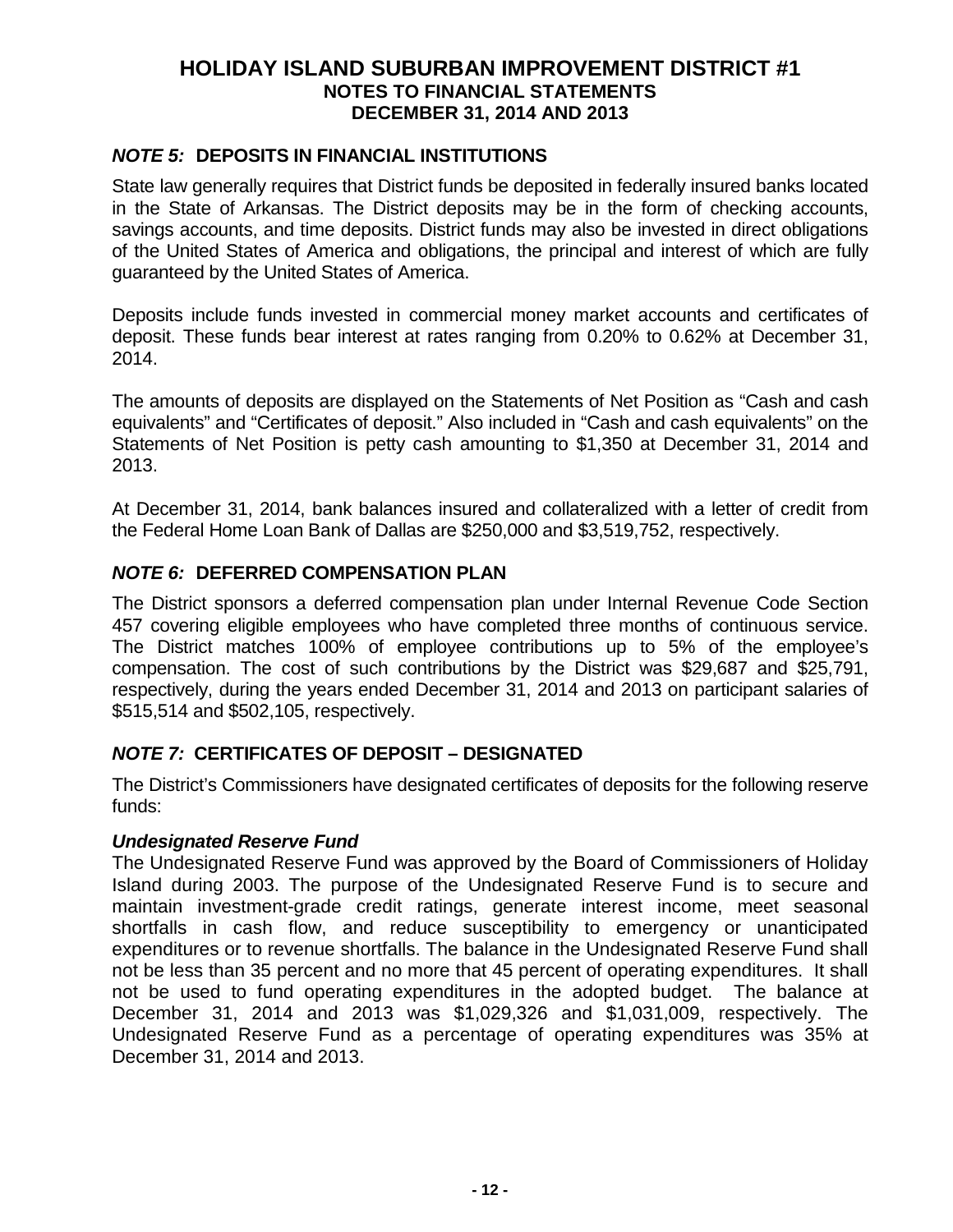### *NOTE 7:* **CERTIFICATES OF DEPOSIT – DESIGNATED – CONTINUED**

#### *Equipment Reserve Fund*

The Equipment Reserve Fund was approved by the Board of Commissioners of Holiday Island during 2003. It will be maintained in an amount adequate to finance the scheduled replacement of vehicles and equipment. The Equipment Reserve Fund will, at the end of each fiscal year, have a minimum balance of \$100,000, or 5 percent of the book value of the District's vehicle and equipment inventory, whichever is greater. The depreciation amount assigned to the vehicle and equipment inventory shall be budgeted annually and that amount transferred to the Equipment Reserve Fund. During 2005, the regulation that created the equipment reserve fund was amended to clarify the equipment and vehicles from which the reserve fund is calculated should be those vehicles and equipment placed in service since 2000. During 2011, the regulation was again amended to allow the Board of Commissioners to elect to suspend the transfer of annual depreciation of vehicles and equipment placed in service since 2000 to that account in the event no equipment reserve purchases are budgeted for the fiscal year. The balance at December 31, 2014 and 2013 was \$275,448, and \$267,386, respectively.

### *NOTE 8:* **BONDS PAYABLE**

In October 2008, the District authorized the issuance of Holiday Island Suburban Improvement District Special Assessment and Sewer Revenue Bonds, Series 2008, in an amount not to exceed \$5,600,000 for the purpose of financing the costs of acquisition, construction, and equipping of an expansion and upgrade to the District's wastewater treatment plant. Interest is payable semiannually in April and October of each year starting in 2009. The bonds bear interest at a rate of 1.75% and are subject to a servicing fee of 1%. Principal payments commenced in 2012 and are also payable semiannually. The maturity date of the bonds is October 15, 2031. The bonds are secured by a pledge of and are payable from, special assessments and sewer system revenues. The purchaser of these bonds has pledged the bonds as collateral against the Arkansas Development Finance Authority Revolving Loan Fund.

|           |                  |                 |                      | Annual requirements to amortize outstanding bonded debt are shown in the schedule below. |  |
|-----------|------------------|-----------------|----------------------|------------------------------------------------------------------------------------------|--|
|           | <b>Principal</b> | <b>Interest</b> | <b>Servicing Fee</b> | <b>Total</b>                                                                             |  |
| 2015      | 231,571<br>\$    | \$85,480        | \$<br>48,845         | 365,896<br>\$                                                                            |  |
| 2016      | 237,982          | 81,400          | 46,514               | 365,896                                                                                  |  |
| 2017      | 244,572          | 77,206          | 44,118               | 365,896                                                                                  |  |
| 2018      | 251,344          | 72,896          | 41,656               | 365,896                                                                                  |  |
| 2019      | 258,303          | 68,468          | 39,125               | 365,896                                                                                  |  |
| 2020-2024 | 1,402,846        | 271,495         | 155,139              | 1,829,480                                                                                |  |
| 2025-2029 | 1,608,119        | 140,866         | 80,495               | 1,829,480                                                                                |  |

2030-2031 702,650 15,578 8,901 727,129

\$ 4,937,387 \$813,389 \$ 464,793 \$ 6,215,569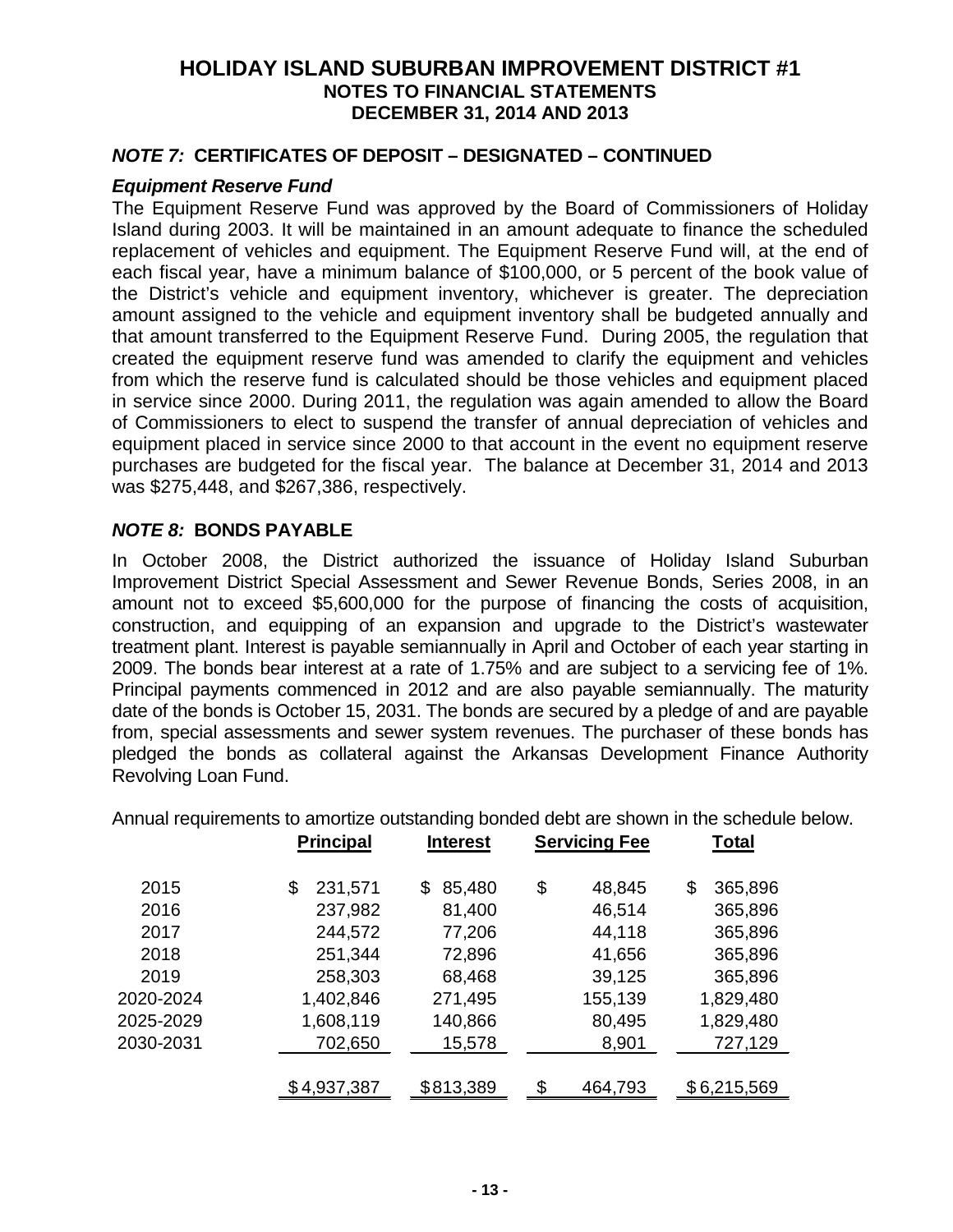### *NOTE 8:* **BONDS PAYABLE – CONTINUED**

A summary of changes in bonds payable follows:

|                              | December 31,<br>2013 | <b>Additions</b> | <b>Retirements</b>         | December 31,<br>2014 | Due within<br>one year |
|------------------------------|----------------------|------------------|----------------------------|----------------------|------------------------|
| Special Assessment and Sewer |                      |                  |                            |                      |                        |
| Revenue Bond, Series 2008    | \$ 5,162,713         |                  | $\frac{1}{2}$ - \$ 225,326 | \$4,937,387          | \$ 231,571             |
|                              |                      |                  |                            |                      |                        |
|                              |                      |                  |                            |                      |                        |
|                              | December 31,         |                  |                            | December 31,         | Due within             |
|                              | 2012                 | <b>Additions</b> | <b>Retirements</b>         | 2013                 | one year               |
| Special Assessment and Sewer |                      |                  |                            |                      |                        |

# *NOTE 9:* **OPERATING LEASES**

The District leases golf carts under a noncancelable operating lease. The lease expired in 2014. Rental expense under this operating lease was \$27,108 for the year ended December 31, 2014.

## *NOTE 10:* **CAPITAL LEASE**

During the year ended December 31, 2014, the District entered into leases for golf course maintenance equipment that are classified as capital leases. The cost of equipment under the capital leases is included as a component of the 18 hole golf course at a cost of \$264,919 with accumulated depreciation of \$11,038 as of December 31, 2014. Amortization of the assets under capital lease is included in depreciation expense. See Note 13.

The future minimum lease payments required under the capital leases and the present value of the net minimum lease payments as of December 31, 2014, are as follows:

Year ending December 31,

| 2015                                    | 54,335<br>S |
|-----------------------------------------|-------------|
| 2016                                    | 54,335      |
| 2017                                    | 54,335      |
| 2018                                    | 54,335      |
| 2019                                    | 22,638      |
|                                         |             |
| Total minimum lease payments            | 239,978     |
| Less amount representing interest       | 19,600      |
|                                         |             |
| Present value of minimum lease payments | \$220,378   |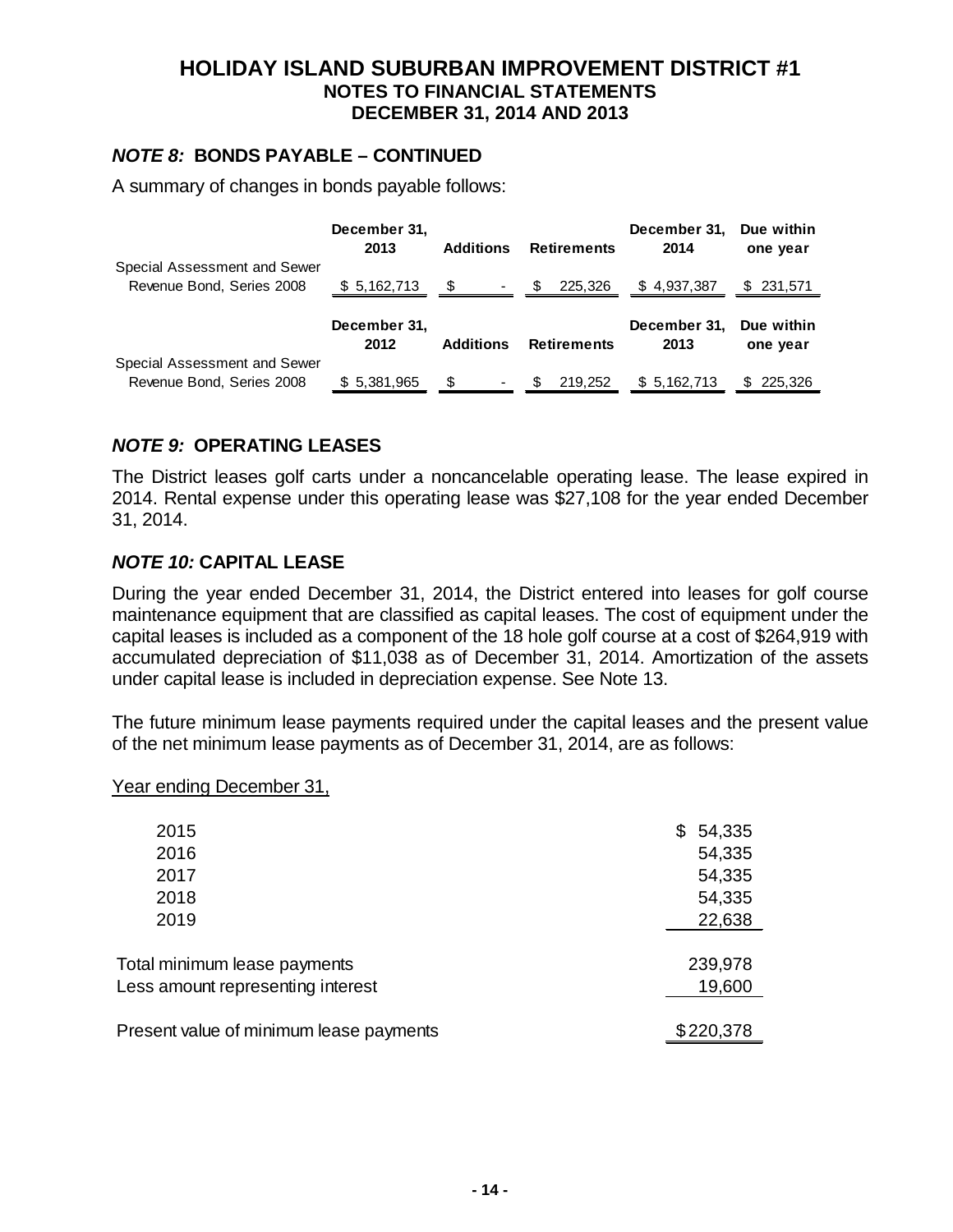### *NOTE 11:* **LOCAL POLICE AND FIRE RETIREMENT SYSTEM**

### *Plan Description*

The District contributes to the Arkansas Local Police and Fire Retirement System (LOPFI), an agent multiple-employer retirement system that acts as a common investment and administrative agent for municipalities in Arkansas.

LOPFI was established by Ark. Code Ann. 24-20-101 through 105, 205, 301/302, 401, 501/504, 601 through 616 and 24-11-810 and became operative January 1, 1983. Policemen and firemen employed January 1, 1983 or later are automatically covered by LOPFI.

Normal retirement age under the plan is 55 with 20 years of credited service, or 60 with less than 20, but at least 5 years of credited service or any age for a member with 20 or more years of credited service. The normal retirement benefit, paid on a monthly basis, is determined based upon (1) the participant's amount and type of credited service, (2) whether or not the participant's paid service is covered by social security and (3) the participant's final average pay.

### *Plan Description - continued*

An early retirement option, with reduced benefits, is available to participants attaining the age of 50 with 20 years of credited service. A participant who terminates employment prior to attaining early retirement age, but has completed ten or more years of credited service, may receive future benefits under the plan if the participant does not withdraw the participant's accumulated contributions and lives to the participant's annuity starting date. The plan also provides for disability and survivor benefits.

LOPFI issues a financial report that includes financial statements and all required supplementary information. That report may be obtained by writing Local Police and Fire Retirement System, One Union National Plaza, 124 West Capitol, Suite 1750, Little Rock, Arkansas 72201 or calling 1-501-682-1745.

## *Funding Policy*

Active firefighters who do not contribute to social security are required to contribute 8.5% of their annual covered salary. The District contributes the remaining amounts necessary to finance its employees' participation; the rate was 16.59% and 15.59% of annual covered payroll for the years ended December 31, 2014 and 2013, respectively. For the calendar year ended December 31, 2015, the District's contribution rate is 17.59%. During the years ended December 31, 2014 and 2013, the District contributed \$5.40 per month for volunteer firefighters. Volunteer firefighters are not required to contribute to the plan. For the calendar year ended December 31, 2015, the District is required to contribute \$5.60 per member per month. The contribution requirements of plan members and the District are established and may be amended by the LOPFI Board of Trustees.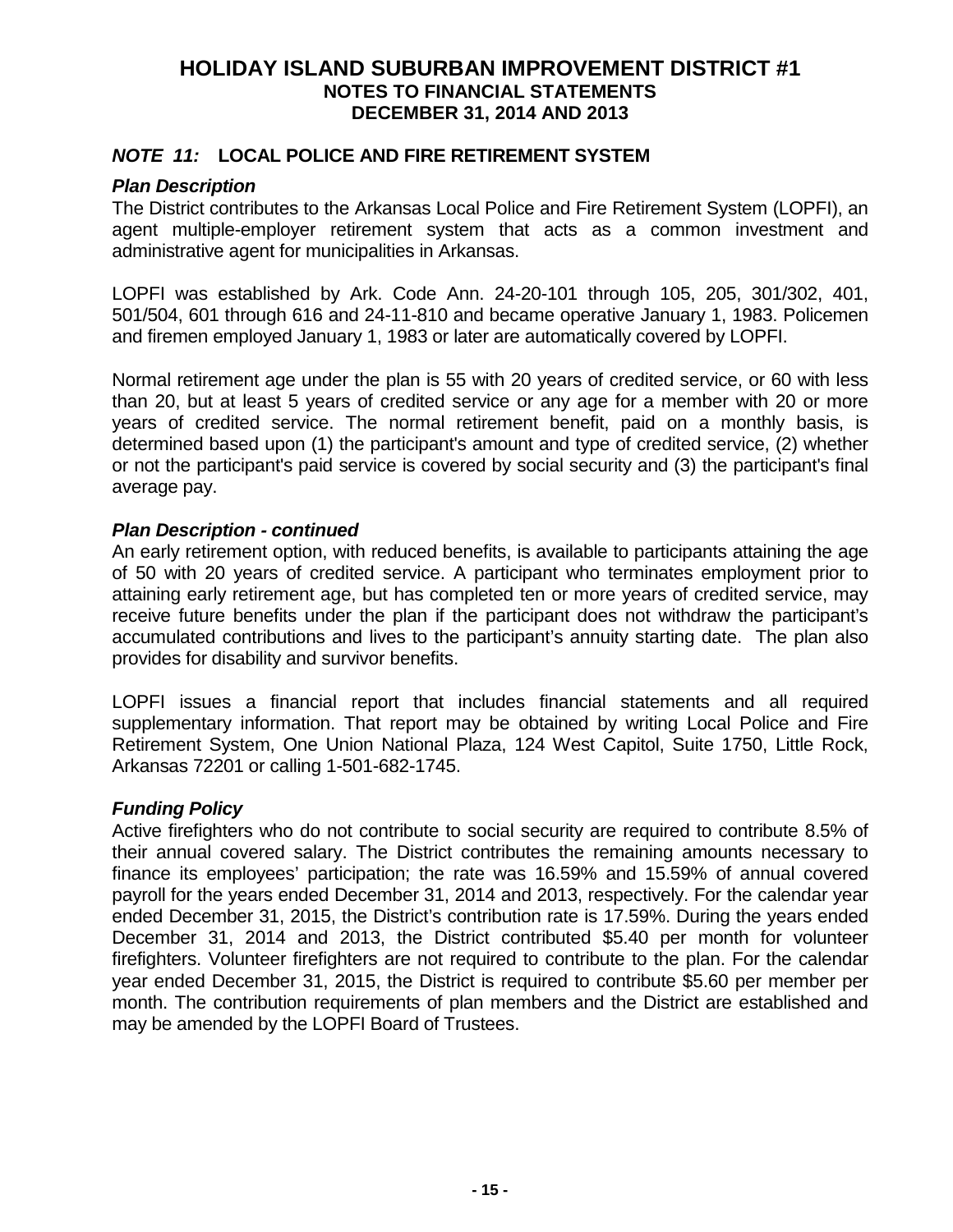### *NOTE 11:* **LOCAL POLICE AND FIRE RETIREMENT SYSTEM – CONTINUED**

#### *Annual Pension Cost – Volunteer Firemen*

For the years ended December 31, 2014 and 2013, the District's annual pension cost of \$2,070 and \$2,729, respectively, for LOPFI was equal to the required and actual contributions. The required contribution was determined as part of the December 31, 2010 annual actuarial valuation using the entry age actuarial cost method. The actuarial assumptions effective for the 2013 valuation included (a) a rate of return on present and future assets of 8% per year, compounded annually, (b) projected salary increases of 4% per year, compounded annually, attributable to wage inflation, (c) additional projected salary increases ranging from .5% to 15% per year, attributable to seniority/merit, (d) the assumption that benefits will increase 3% per year, and (e) pre- and post-retirement mortality based on the RP-2000 Combined Projected to 2017 Table, set forward two years for men. The actuarial value of assets was determined using techniques that smooth the effects of short-term volatility in the market value of investments over a five year period. The unfunded actuarial accrued liability is being amortized as an increasing dollar amount. The amortization period as of December 31, 2013 was 9 years.

| <b>Actuarial</b><br><b>Valuation</b><br><b>Date</b> | <b>Entry Age</b><br><b>Actuarial</b><br><b>Accrued</b><br>Liability<br>(a) |    | <b>Actuarial</b><br>Value of<br><b>Assets</b><br>(b) |    | <b>Unfunded</b><br><b>Accrued</b><br>Liability<br>(UAL)<br>$(a-b)$ | <b>Funded</b><br><b>Ratio</b><br>(b/a) |
|-----------------------------------------------------|----------------------------------------------------------------------------|----|------------------------------------------------------|----|--------------------------------------------------------------------|----------------------------------------|
| 2011                                                | \$<br>21,180                                                               | \$ | 5,283                                                | \$ | 15,897                                                             | 25%                                    |
| 2012                                                | \$<br>21,974                                                               | \$ | 6,469                                                | \$ | 15,505                                                             | 29%                                    |
| 2013                                                | \$<br>22,297                                                               | \$ | 7,935                                                | \$ | 14,362                                                             | 36%                                    |

#### **Schedule of Funding Progress - Volunteer Firemen**

An actuarial report was not available for the year ended December 31, 2014.

### *Plan Change – Paid Firemen*

During the 2011 Session of the Arkansas General Assembly, Arkansas Code related to LOPFI was modified so that all LOPFI paid service employers would contribute based on a uniform rate for their members participating in LOPFI. An actuarial valuation is performed to determine the uniform rate. Individual employer valuations will no longer be prepared. Instead a compiled report is accessible via the LOPFI's website. The uniform rate for the 2015 calendar year was computed to be 19.39% of active member payroll. The District's applicable rate for 2015 is 17.59% of active member payroll. It is anticipated that the District's applicable rate will increase by the maximum allowed of 1% of active member payroll each year until all or most employers can be merged into a single uniform paid service employer rate.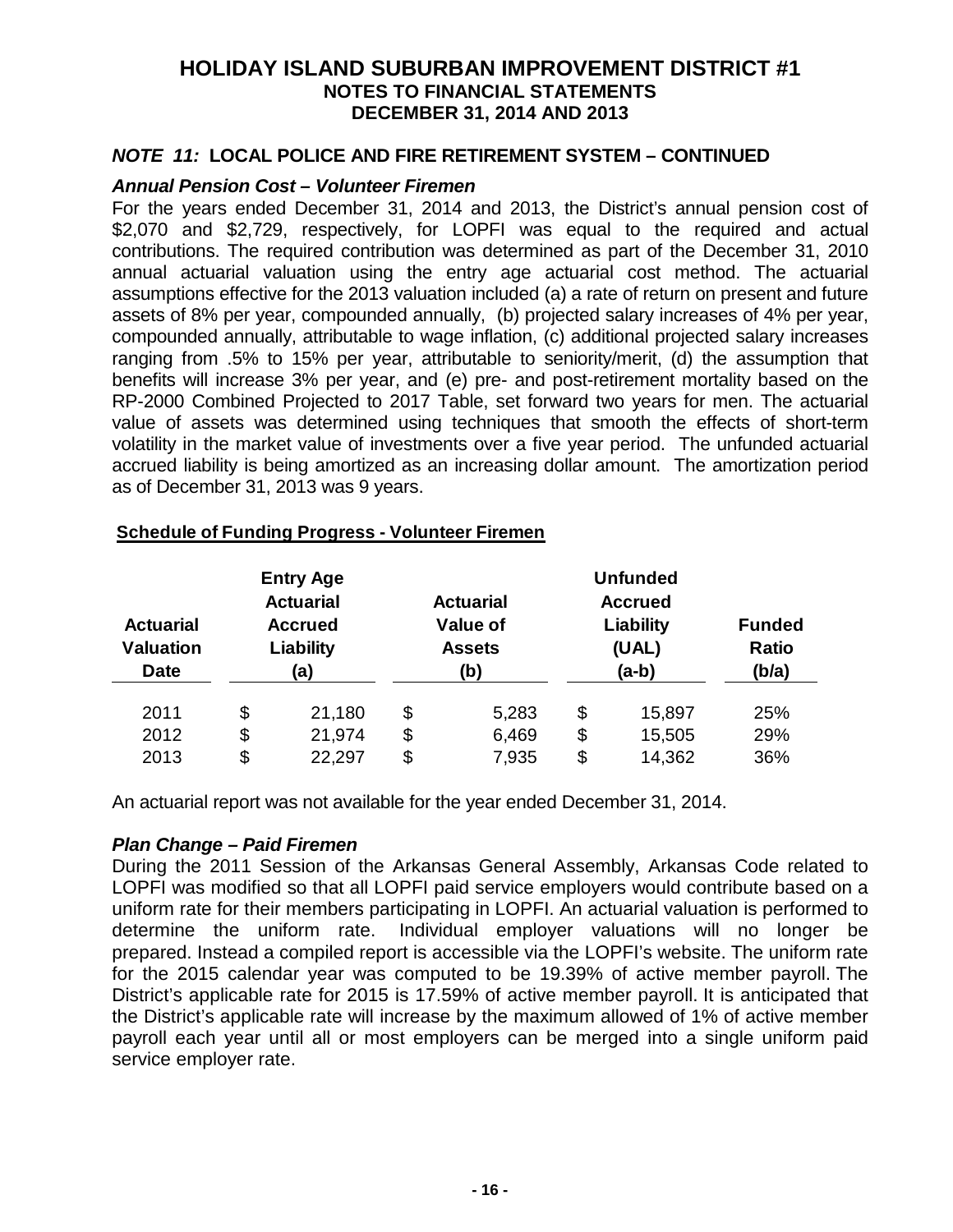## *NOTE 11:* **LOCAL POLICE AND FIRE RETIREMENT SYSTEM – CONTINUED**

### *Annual Pension Cost – Paid Firemen*

For the years ended December 31, 2014 and 2013, the District's annual pension cost of \$25,788 and \$23,861 respectively, for LOPFI was equal to the District's required and actual contributions. The required contribution was determined as part of the each year's annual actuarial valuation using the entry age actuarial cost method. The actuarial assumptions included (a) a rate of return on present and future assets of 8% per year, compounded annually, (b) projected salary increases of 4% per year, compounded annually, attributable to wage inflation, (c) additional projected salary increases ranging from 0.3% to 6% per year, attributable to seniority/merit, (d) pre- and post-retirement mortality based on the RP – 2000 Combined Projected to 2017 Table, set forward two years for men, and (e) annual compounded post-retirement increases of 3% per year. The actuarial value of assets was determined using techniques that smooth the effects of short-term volatility in the market value of investments over a five year period. The unfunded actuarial accrued liability (and assets in excess of actuarial accrued liability) is being amortized as a level percentage of projected payroll on an open basis. The amortization period used for the December 31, 2013 valuations varies from group to group.

| <b>Actuarial</b><br><b>Valuation</b><br><b>Date</b> | <b>Entry Age</b><br><b>Actuarial</b><br><b>Accrued</b><br>Liability<br>(a) | <b>Actuarial</b><br><b>Value of</b><br><b>Assets</b><br>(b) | <b>Unfunded</b><br><b>Accrued</b><br>Liability<br>(UAL)<br>$(a-b)$ | <b>Funded</b><br>Ratio<br>(b/a) |
|-----------------------------------------------------|----------------------------------------------------------------------------|-------------------------------------------------------------|--------------------------------------------------------------------|---------------------------------|
| 2011                                                | \$1,654,156,087                                                            | \$1,070,685,918                                             | \$583,470,169                                                      | 65%                             |
| 2012                                                | \$1,805,815,641                                                            | \$1,169,357,127                                             | \$636,458,514                                                      | 65%                             |
| 2013                                                | \$2,069,345,139                                                            | 1,391,803,575<br>\$.                                        | \$677,541,564                                                      | 67%                             |

#### **Schedule of Funding Progress - Paid Firemen - LOPFI and Local Plan Uniform Rate**

An actuarial report was not available for the year ended December 31, 2014.

Following is the three year funding information for LOPFI for the District:

| <b>Fiscal Year</b><br><b>Ended</b><br>December 31 | Annual<br><b>Pension</b><br><b>Costs (APC)</b> |        | <b>Percentage</b><br>of APC<br><b>Contributed</b> | <b>Net</b><br><b>Pension</b><br>Obligation |
|---------------------------------------------------|------------------------------------------------|--------|---------------------------------------------------|--------------------------------------------|
| 2012                                              | \$                                             | 29,361 | 100%                                              | ٠                                          |
| 2013                                              | \$                                             | 23,861 | 100%                                              | ٠                                          |
| 2014                                              | \$                                             | 25,788 | 100%                                              |                                            |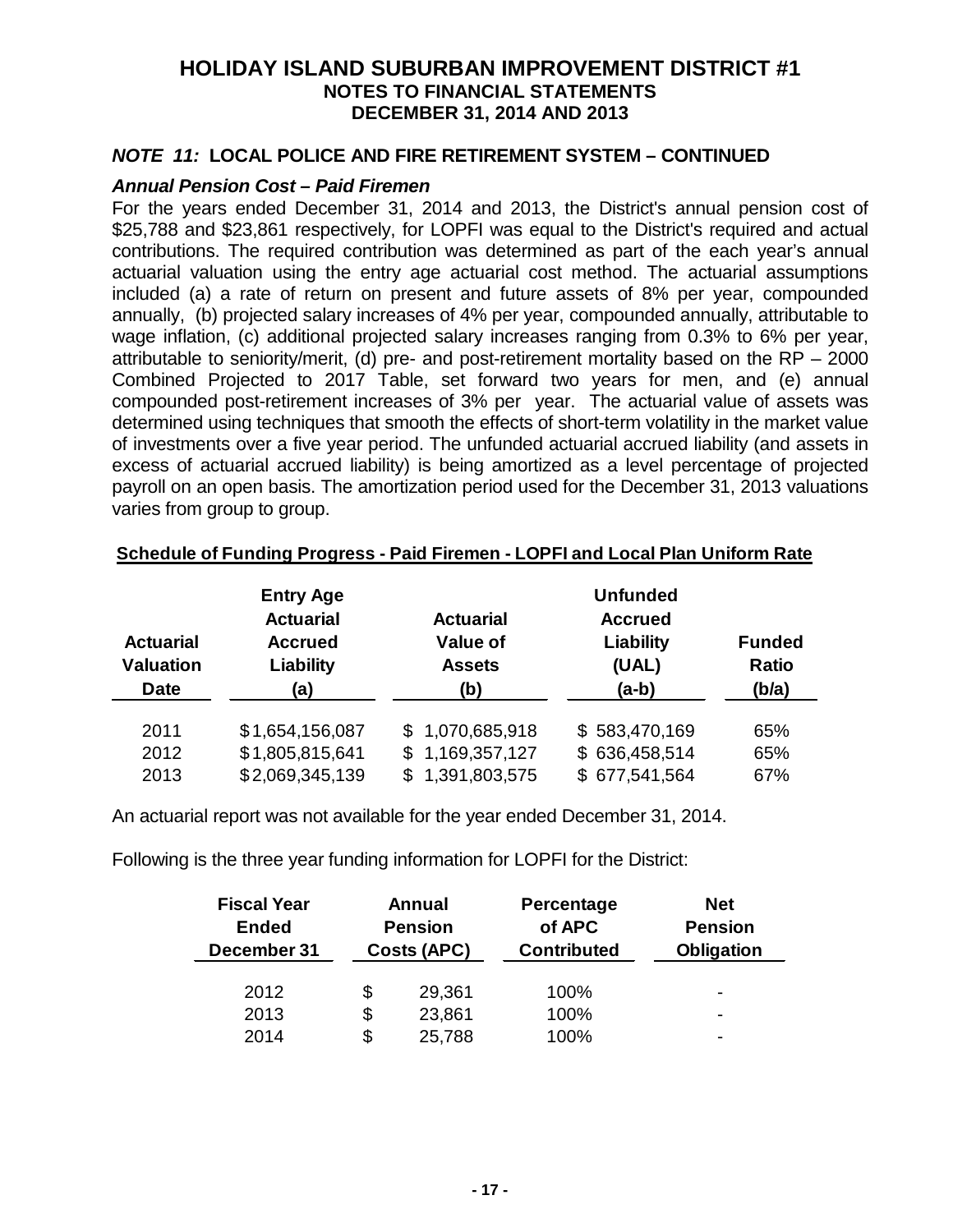## *NOTE 12:* **NONCASH INVESTING AND FINANCING ACTIVITIES**

During the year ended December 31, 2014, the District acquired golf course maintenance equipment as follows:

| Total cost of equipment               | \$264,919 |
|---------------------------------------|-----------|
| Use taxes paid                        | (17, 331) |
|                                       |           |
| Amount financed through capital lease | \$247,588 |

During the year ended December 31, 2014, the District also received a contribution of materials to construct an addition to the fire department building amounting to \$65,283.

During the year ended December 31, 2013, the District received a contribution of land with an estimated fair market value of \$6,011.

See Note 1 and Note 13 for more information regarding property and equipment.

## *NOTE 13:* **PROPERTY, PLANT, AND EQUIPMENT**

A summary of changed in property and equipment follows:

## **YEAR ENDED DECEMBER 31, 2014**

|                                | December 31,<br>2013 | <b>Additions</b> | <b>Disposals</b> | December 31,<br>2014 |
|--------------------------------|----------------------|------------------|------------------|----------------------|
| 9 hole golf course             | \$<br>1,165,917      | \$               | \$               | \$<br>1,165,917      |
| 18 hole golf course            | 1,078,628            | 264,919          |                  | 1,343,547            |
| 19th hole restaurant           | 50,445               |                  |                  | 50,445               |
| <b>Buildings</b>               | 4,115,093            | 65,285           |                  | 4,180,378            |
| Fire department equipment      | 1,010,650            |                  |                  | 1,010,650            |
| Land                           | 1,499,173            |                  |                  | 1,499,173            |
| Public works                   | 977,430              | 16,001           | (18,651)         | 974,780              |
| <b>Recreational facilities</b> | 780,152              |                  |                  | 780,152              |
| Resource management            | 81,917               | 7,090            |                  | 89,007               |
| Sewer system                   | 18,060,718           | 129,449          |                  | 18,190,167           |
| Streets and roads              | 7,789,743            | 197,793          |                  | 7,987,536            |
| Water system                   | 7,312,412            | 64,292           |                  | 7,376,704            |
| Total                          | 43,922,278           | 744,829          | (18,651)         | 44,648,456           |
| Less:                          |                      |                  |                  |                      |
| Accumulated depreciation       | (22,829,947)         | (1,026,917)      | 18,651           | (23,838,213)         |
|                                | \$21,092,331         | (282,088)<br>\$  | \$               | \$20,810,243         |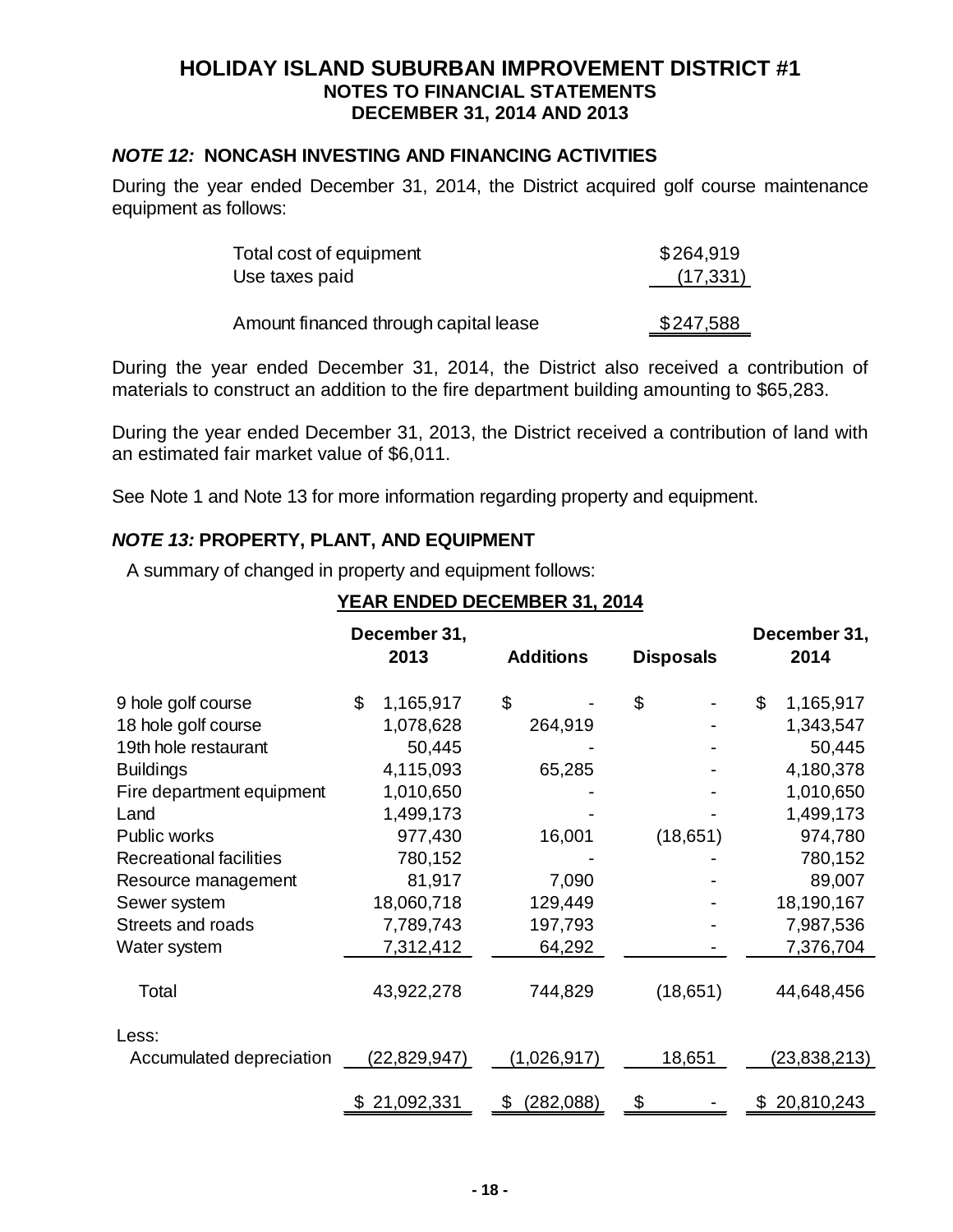# *NOTE 13:* **PROPERTY, PLANT, AND EQUIPMENT - CONTINUED**

## **YEAR ENDED DECEMBER 31, 2013**

|                                | January 1,<br>2013 | <b>Additions</b> | <b>Disposals</b> | December 31,<br>2013 |
|--------------------------------|--------------------|------------------|------------------|----------------------|
| 9 hole golf course             | \$<br>1,165,917    | \$               | \$               | \$<br>1,165,917      |
| 18 hole golf course            | 1,072,763          | 5,865            |                  | 1,078,628            |
| 19th hole restaurant           | 50,445             |                  |                  | 50,445               |
| <b>Buildings</b>               | 4,115,093          |                  |                  | 4,115,093            |
| Fire department equipment      | 1,010,650          |                  |                  | 1,010,650            |
| Land                           | 1,499,173          | 6,011            | (6,011)          | 1,499,173            |
| Public works                   | 977,430            |                  |                  | 977,430              |
| <b>Recreational facilities</b> | 780,152            |                  |                  | 780,152              |
| Resource management            | 66,709             | 15,208           |                  | 81,917               |
| Sewer system                   | 18,060,718         |                  |                  | 18,060,718           |
| Streets and roads              | 7,728,638          | 61,105           |                  | 7,789,743            |
| Water system                   | 7,195,116          | 117,296          |                  | 7,312,412            |
| Total                          | 43,722,804         | 205,485          | (6,011)          | 43,922,278           |
| Less:                          |                    |                  |                  |                      |
| Accumulated depreciation       | (21, 823, 092)     | (1,006,855)      |                  | (22,829,947)         |
|                                | \$21,899,712       | (801, 370)<br>\$ | (6,011)<br>\$    | \$21,092,331         |

## *NOTE 14:* **MARINA LEASES**

During the year ended December 31, 2000, the District entered into a lease with the United States Secretary of the Army for a marina on Table Rock Lake. The lease expires in 2019. Rental payments under the lease are calculated as a percentage of gross receipts of the marina, ranging from 2% to 4.6%. For the years ended December 31, 2014 and 2013, the rate was 2.2% of gross receipts. The District paid approximately \$1,800 under this lease during the years ended December 31, 2014 and 2013.

During the year ended December 31, 2000, the District began subleasing the marina on Table Rock Lake to Marina Concessions, LLC (Marina Concessions). The lease expired December 31, 2014. Payments under the lease are as follows: \$1 per year for rent, plus Marina Concessions can retain between 43% and 45% of all boat slip rental payments collected up to \$75,000. The remaining amount is remitted to the District. During the years ended December 31, 2014 and 2013, rental payments received by the District under sublease totaled approximately \$146,000 and \$147,000, respectively, and are included in "Fees, sales, and rental" operating revenues in the Statements of Revenues, Expenses, and Changes in Retained Earnings, net of rental payments to the United States Secretary of the Army.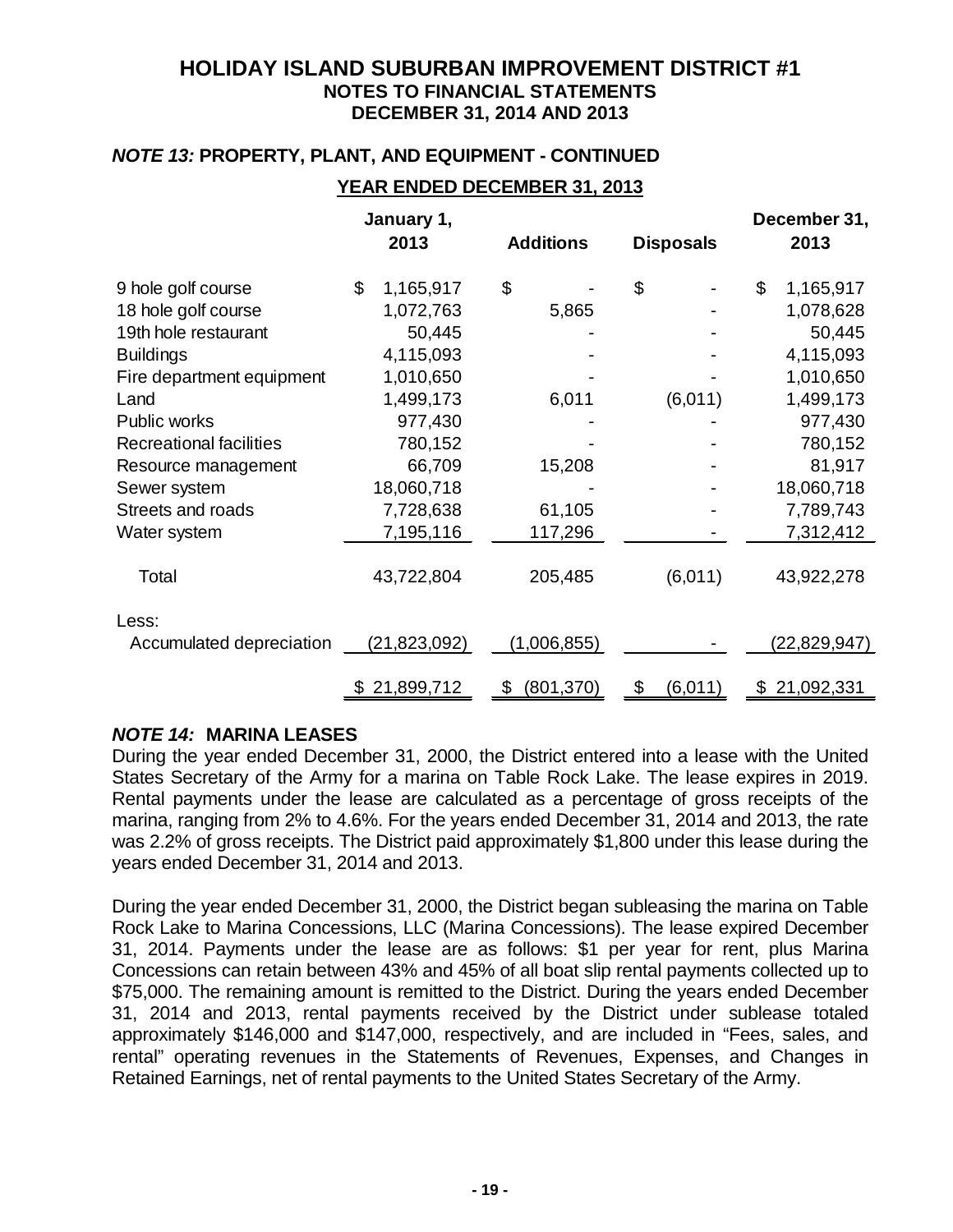# *NOTE 15:* **SEGMENT INFORMATION FOR ENTERPRISE FUNDS**

Segment information for the years ended December 31, 2014 and 2013, is as follows:

|                                                                          | 2014              | 2013             |
|--------------------------------------------------------------------------|-------------------|------------------|
| <b>Operating Revenues</b>                                                | \$3,612,635       | \$3,673,356      |
| <b>Operating Expenses</b>                                                | 2,758,895         | 2,955,693        |
| Depreciation                                                             | 1,026,917         | 1,006,855        |
| Operating Income (Loss)                                                  | (173, 177)        | (289, 192)       |
| <b>Nonoperating Revenues</b>                                             | (117, 728)        | (124, 621)       |
| Net (Loss)                                                               | (290, 905)        | (413, 813)       |
| Property, Plant and Equipment:<br><b>Additions</b><br><b>Disposals</b>   | 744,829<br>18,651 | 205,485<br>6,011 |
| <b>Total Assets</b>                                                      | 24,861,180        | 25,275,541       |
| Bonds and Other Long-Term Liabilities<br>Payable from Operating Revenues | 5,157,765         | 5,162,713        |
| <b>Total Liabilities</b>                                                 | 5,329,480         | 5,452,936        |
| <b>Total Fund Equity</b>                                                 | 19,531,700        | 19,822,605       |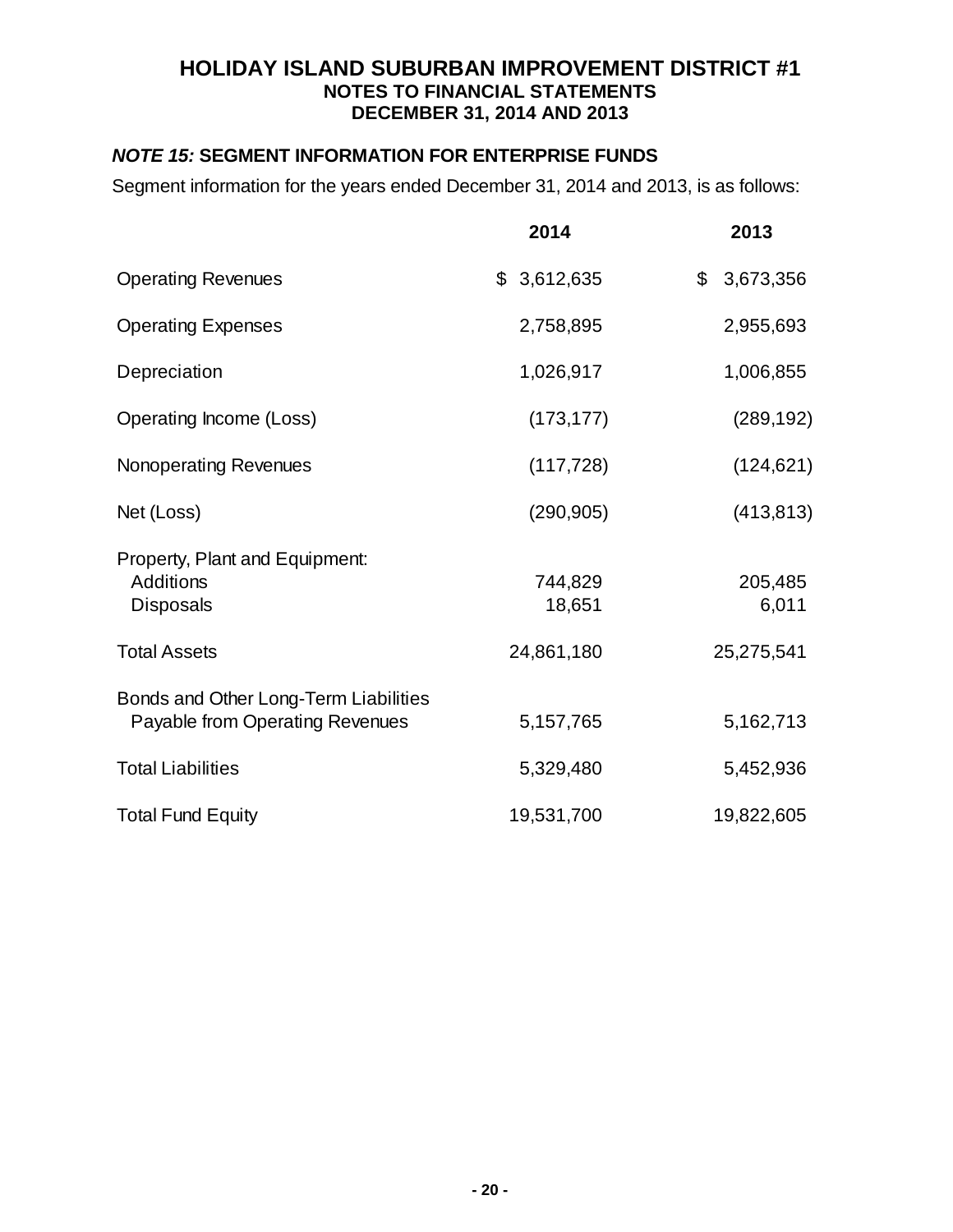

# **INDEPENDENT AUDITORS' REPORT ON INTERNAL CONTROL OVER FINANCIAL REPORTING AND ON COMPLIANCE AND OTHER MATTERS BASED ON AN AUDIT OF FINANCIAL STATEMENTS PERFORMED IN ACCORDANCE WITH** *GOVERNMENT AUDITING STANDARDS*

### Board of Commissioners **Holiday Island Suburban Improvement District #1** Holiday Island, Arkansas

We have audited, in accordance with auditing standards generally accepted in the United States of America and the standards applicable to financial audits contained in *Government Auditing Standards*, issued by the Comptroller General of the United States, the financial statements of **Holiday Island Suburban Improvement District #1** (the "District") as of and for the year ended December 31, 2014, and the related notes to the financial statements, which collectively comprise the District's basic financial statements, and have issued our report thereon dated July 13, 2015. In our report, our opinion was qualified because the District has elected not to implement the reporting model required by the provisions of GASB Statement No. 34 as of and for the years ended December 31, 2014 and 2013.

## **Internal Control over Financial Reporting**

In planning and performing our audit of the financial statements, we considered the District's internal control over financial reporting (internal control) to determine the audit procedures that are appropriate in the circumstances for the purpose of expressing our opinion on the financial statements, but not for the purpose of expressing an opinion on the effectiveness of the District's internal control. Accordingly, we do not express an opinion on the effectiveness of the District's internal control.

Our consideration of internal control was for the limited purpose described in the first paragraph of this section and was not designed to identify all deficiencies in internal control that might be material weaknesses or significant deficiencies and therefore, material weaknesses or significant deficiencies may exist that were not identified. However, as described in the accompanying Schedule of Findings and Responses as item 2014-001, we did identify a deficiency in internal control over financial reporting that we consider to be a material weakness.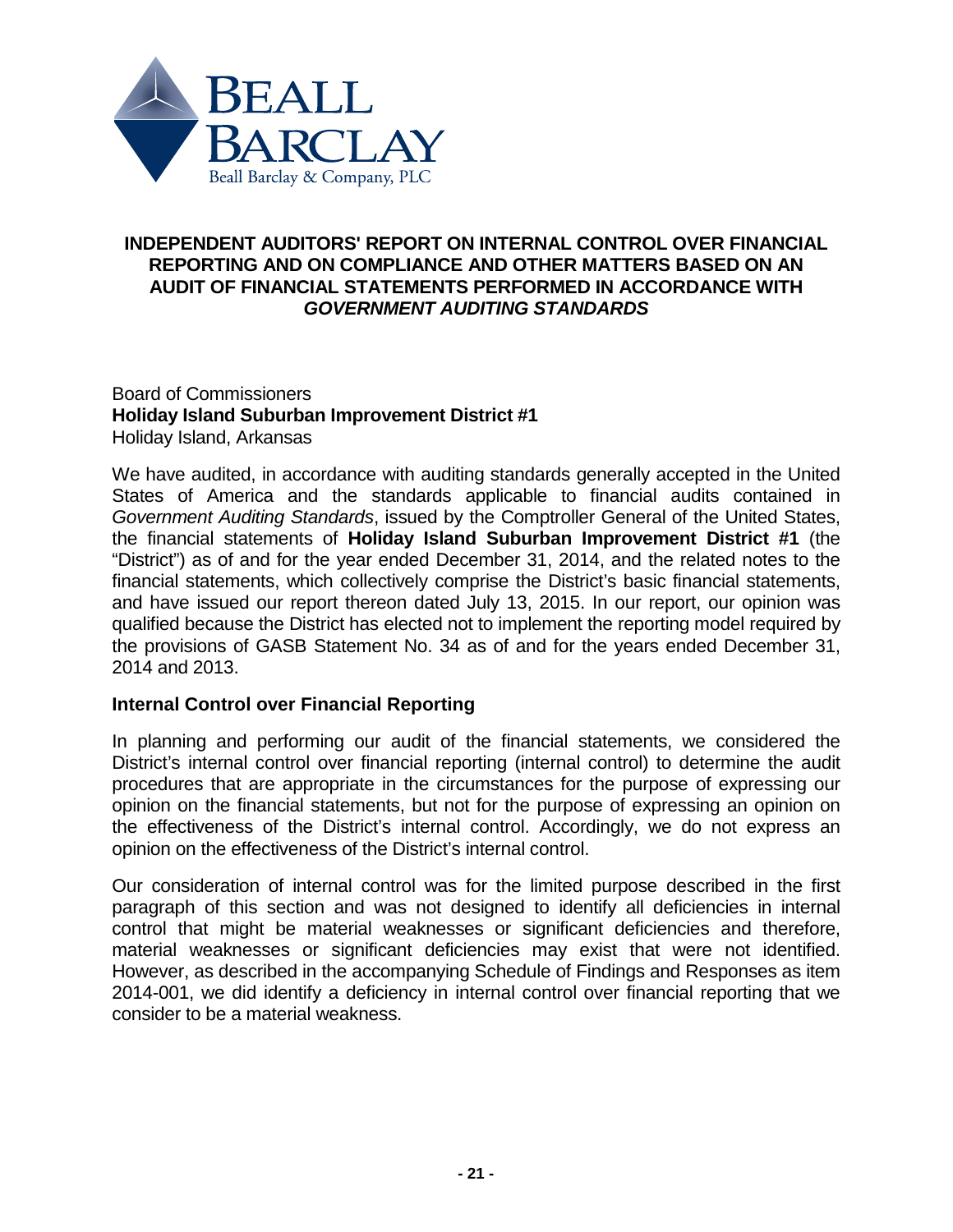A *deficiency in internal control* exists when the design or operation of a control does not allow management or employees, in the normal course of performing their assigned functions, to prevent, or detect and correct, misstatements on a timely basis. A *material weakness* is a deficiency, or a combination of deficiencies, in internal control, such that there is a reasonable possibility that a material misstatement of the entity's financial statements will not be prevented, or detected and corrected on a timely basis. A *significant deficiency* is a deficiency, or a combination of deficiencies, in internal control that is less severe than a material weakness, yet important enough to merit attention by those charged with governance. As described above, we identified a certain deficiency in internal control that we consider to be a material weakness.

### **Compliance and Other Matters**

As part of obtaining reasonable assurance about whether the District's financial statements are free of material misstatement, we performed tests of its compliance with certain provisions of laws, regulations, contracts, and grant agreements, noncompliance with which could have a direct and material effect on the determination of financial statement amounts. However, providing an opinion on compliance with those provisions was not an objective of our audit, and accordingly, we do not express such an opinion. The results of our tests disclosed no instances of noncompliance or other matters that are required to be reported under *Government Auditing Standards*.

### **The District's Response to Findings**

The District's responses to the findings identified in our audit are described in the accompanying Schedule of Findings and Responses. The District's response was not subjected to the auditing procedures applied in the audit of the financial statements and, accordingly, we express no opinion on it.

### **Purpose of this Report**

The purpose of this report is solely to describe the scope of our testing of internal control and compliance and the results of that testing, and not to provide an opinion on the effectiveness of the District's internal control or on compliance. This report is an integral part of an audit performed in accordance with *Government Auditing Standards* in considering the District's internal control and compliance. Accordingly, this communication is not suitable for any other purpose.

Beall Barclay & Company, PLC

**BEALL BARCLAY & COMPANY, PLC** Certified Public Accountants

Rogers, Arkansas July 13, 2015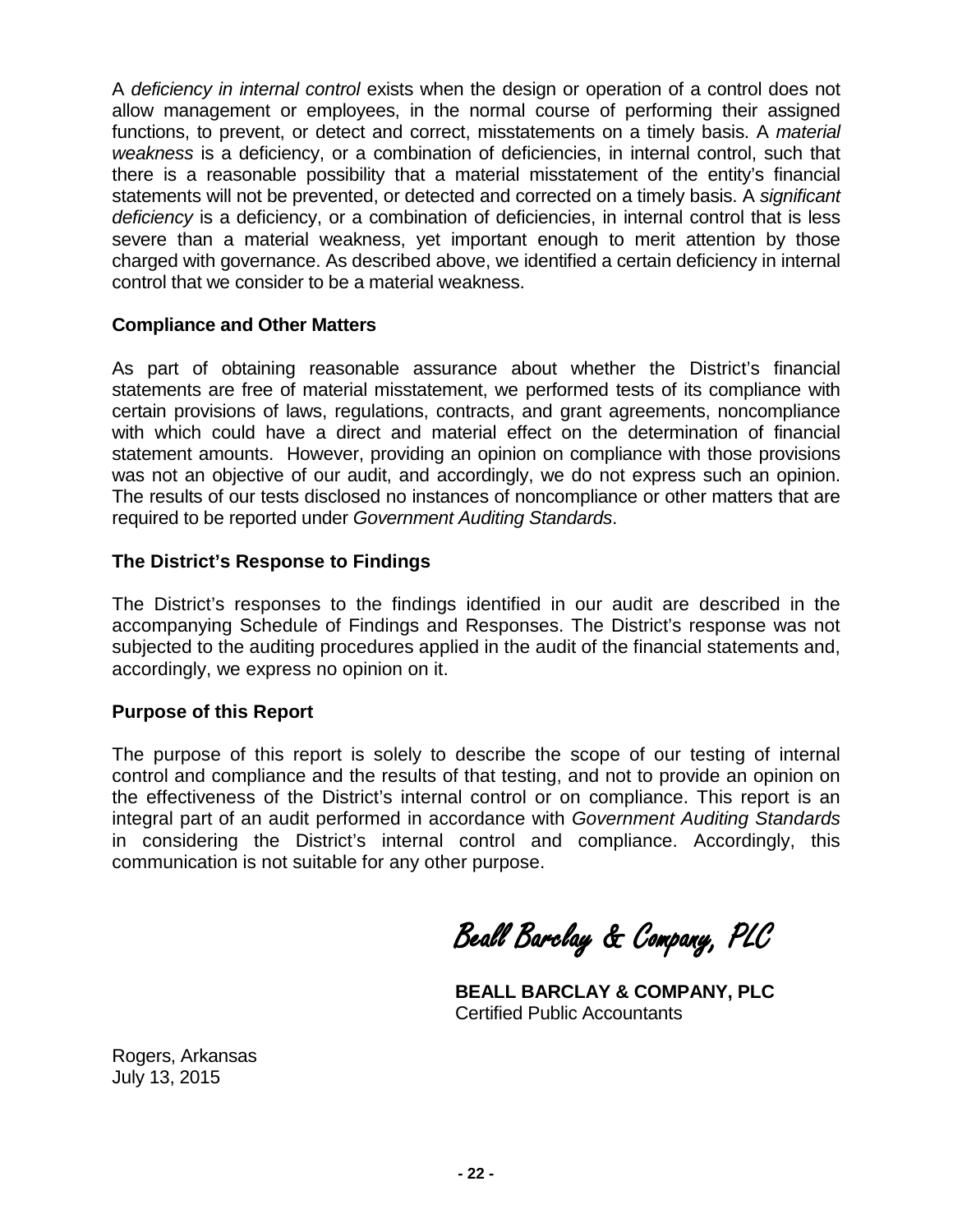# **HOLIDAY ISLAND SUBURBAN IMPROVEMENT DISTRICT #1 SCHEDULE OF FINDINGS AND RESPONSES YEAR ENDED DECEMBER 31, 2014**

### **2014-001: Preparation of Financial Statements in Accordance with Accounting Principles Generally Accepted in the United States of America**

**Condition:** As a part of the audit engagement, we assisted management in the preparation of the District's financial statements. Although management reviewed and approved the financial statements and related footnotes, management's current system of internal control lacks adequate controls to ensure the propriety, adequacy, completeness, and classification in the financial statements, including disclosures, prepared in accordance with the accrual basis method of accounting. During our audit, we noted multiple accounts that required adjusting journal entries, including: property, plant, and equipment, accounts payable, accrued expenses, and the allowance for uncollectable assessments.

**Criteria and Cause:** Internal control over financial reporting includes management's controls over the preparation of financial statements and the related footnotes prepared in accordance with the accrual basis method of accounting. An auditor can assist in assembling or drafting the financial statements and related footnotes; however, an auditor cannot be part of District's internal control. Management must have the technical expertise and knowledge to ensure the propriety and completeness of the information in the financial statements, including disclosures in the related footnotes.

**Effect:** Under the current process, errors or omissions in the footnote disclosures to the consolidated financial statements might not be prevented or detected and corrected on a timely basis by the District's management.

**Recommendation:** We understand that management feels that its current controls over the preparation of financial statements are adequate and that implementing additional controls is not practical or feasible with District's current staff and resources. We recommend that management continue to evaluate the cost/benefit of improving internal control over the preparation of financial statements and the related disclosures and implement additional controls as considered necessary.

**Views of Responsible Officials and Planned Corrective Actions:** The District will make every effort to implement the recommended procedures in order to strengthen their internal controls regarding the preparation of financial statements.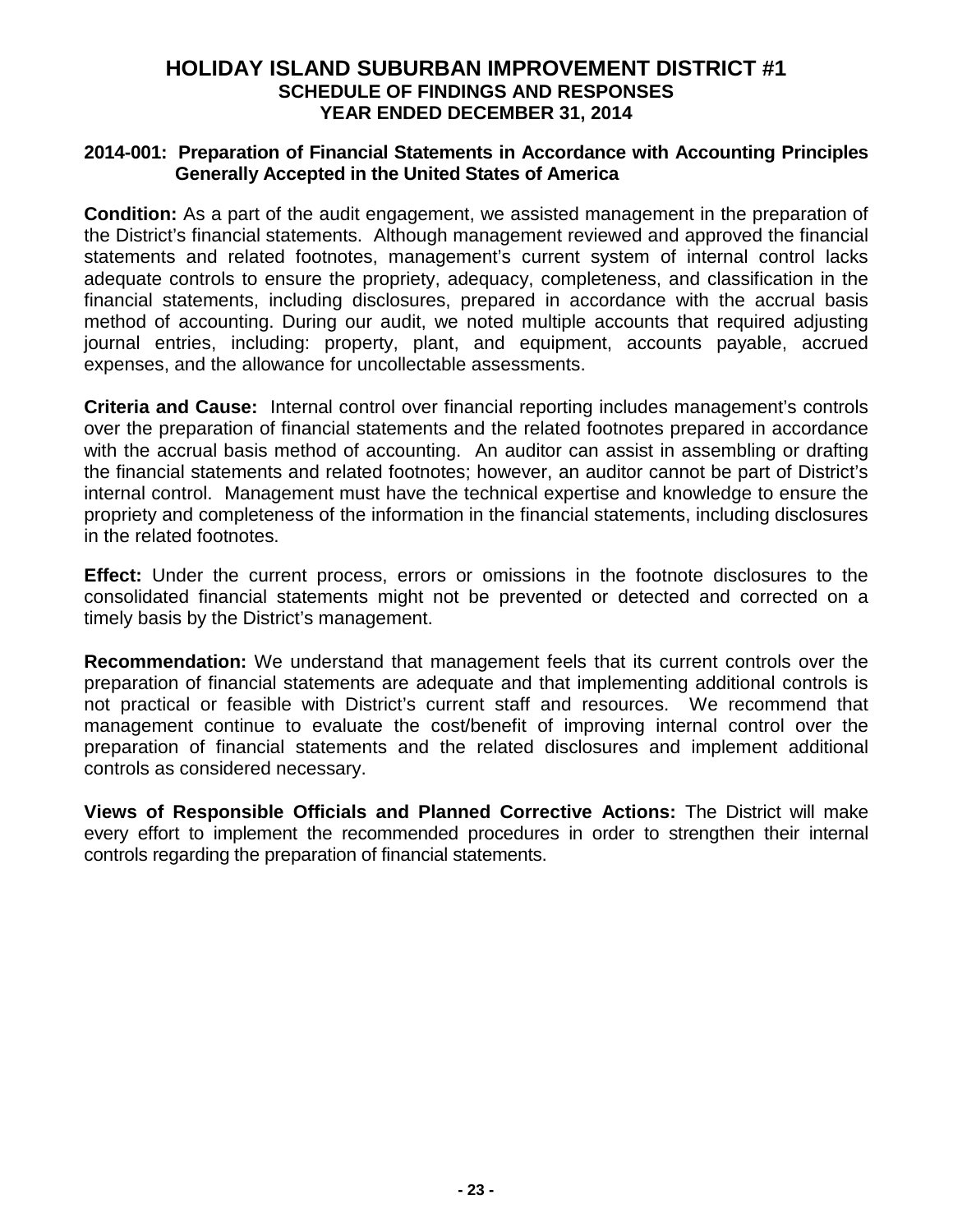# **HOLIDAY ISLAND SUBURBAN IMPROVEMENT DISTRICT #1 SCHEDULE OF REVENUES, EXPENSES, AND CHANGES IN NET POSITION – WATER AND SEWER OPERATIONS ONLY YEAR ENDED DECEMBER 31, 2014**

| <b>OPERATING REVENUES</b><br>Charges for services                     |             | \$<br>653,193   |
|-----------------------------------------------------------------------|-------------|-----------------|
| <b>OPERATING EXPENSES</b>                                             |             |                 |
| Miscellaneous                                                         | \$<br>6,511 |                 |
| Operations and maintenance<br>Salaries and related benefits and taxes | 462,538     |                 |
|                                                                       | 162,135     |                 |
|                                                                       |             | 631,184         |
|                                                                       |             |                 |
| Net operating income before depreciation<br>Less: depreciation        |             | 22,009          |
|                                                                       |             | (576,080)       |
| <b>NET OPERATING (LOSS)</b>                                           |             | (554,071)       |
| <b>INTEREST EXPENSE</b>                                               |             | (132,730)       |
|                                                                       |             |                 |
| <b>NET (LOSS)</b>                                                     |             | (686, 801)      |
|                                                                       |             |                 |
| <b>NET POSITION, BEGINNING OF YEAR</b>                                |             | 8,187,612       |
| <b>NET POSITION, END OF YEAR</b>                                      |             | \$<br>7,500,811 |
|                                                                       |             |                 |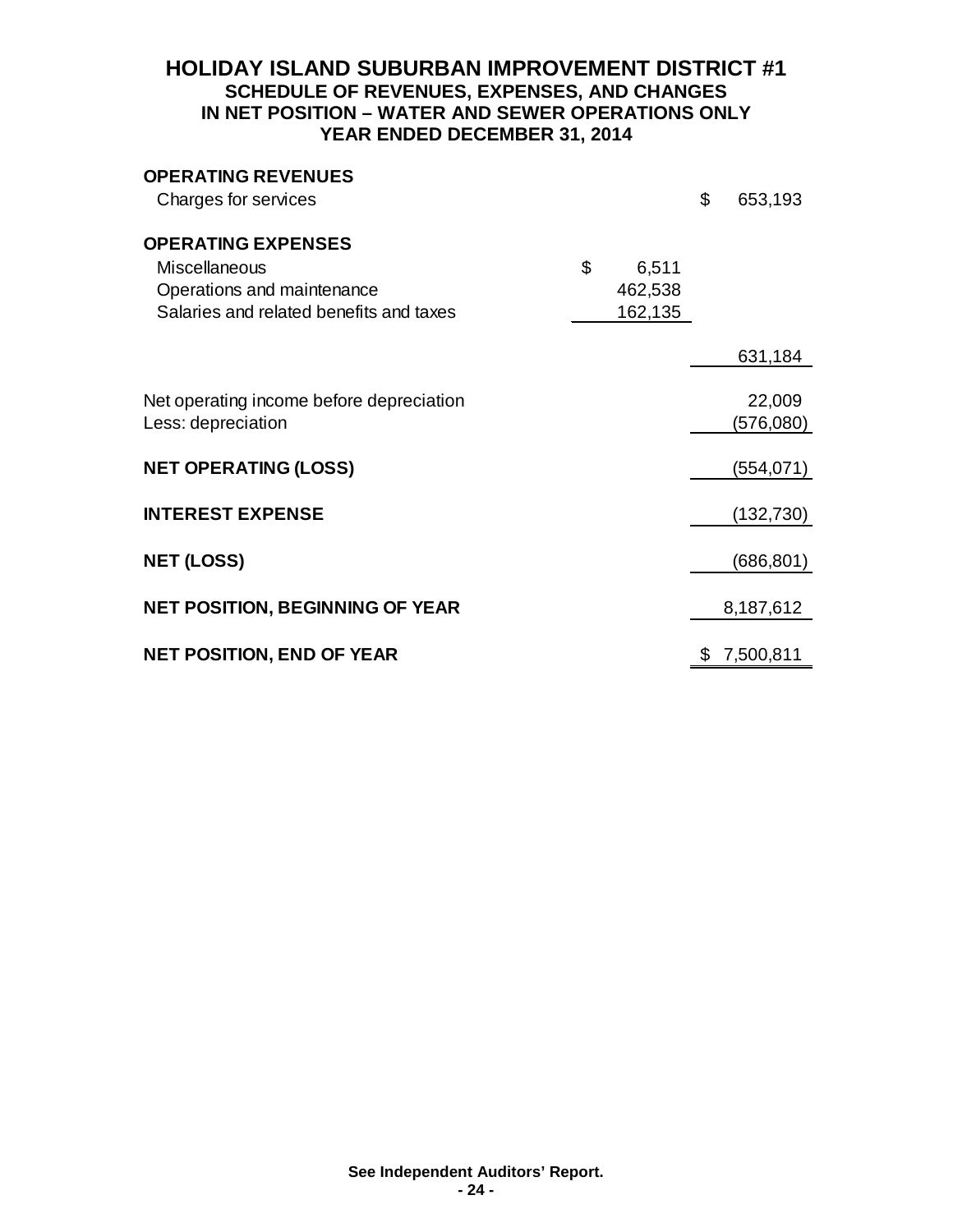# **HOLIDAY ISLAND SUBURBANIMPROVEMENT DISTRICT #1 MISCELLANEOUS SUPPLEMENTARY INFORMATION DECEMBER 31, 2014**

1. Monthly Water/Sewer Rates: All water and sewer charges shall be based on water consumption, and the amount to be paid by each customer shall be computed on the basis of the following schedule of rates at December 31, 2014:

## **Water Services:**

| Minimum charge for first 1,500 gallons<br>Rate for next 28,500 gallons, per 1,000 gallons<br>Rate for 30,001 gallons and above, per 1,000 gallons | \$  | 8.10<br>4.70<br>2.34 |
|---------------------------------------------------------------------------------------------------------------------------------------------------|-----|----------------------|
| <b>Sewer Services:</b>                                                                                                                            |     |                      |
| Minimum charge for first 1,500 gallons<br>Rate per 1,000 gallons thereafter                                                                       | \$  | 7.50<br>4.85         |
| <b>Debt Service Charges:</b>                                                                                                                      |     |                      |
| Minimum charge for first 1,500 gallons<br>Rate per 1,000 gallons thereafter                                                                       | \$. | 9.25<br>2.47         |

- 2. The total number of water/sewer customers billed during the year ended December 31, 2014 averaged 1,725 per month.
- 3. Total gallons billed to water/sewer customers during the year ended December 31, 2014 amounted to 73,493,450.
- 4. Total dollars billed to water/sewer customers during the year ended December 31, 2014 amounted to \$838,581, which includes charges for service and debt assessments.
- 5. There is 225% debt service coverage for all debt service requirements.
- 6. There is no restricted account holding the tax revenues pledged as a revenue source for repayment of Arkansas Development Finance Authority debt. This obligation is payable solely from the revenues derived from the operation of the water and sewer system and special assessments.
- 7. At December 31, 2014, reserved assets in enterprise funds consisted of one reserved cash account for the repayment of debt service. The balance of the account at December 31, 2014 was \$965,962. At December 31, 2014, restricted assets consisted of one cash account held in trust for the repayment of debt service. The balance of the account at December 31, 2014 was \$60,960.